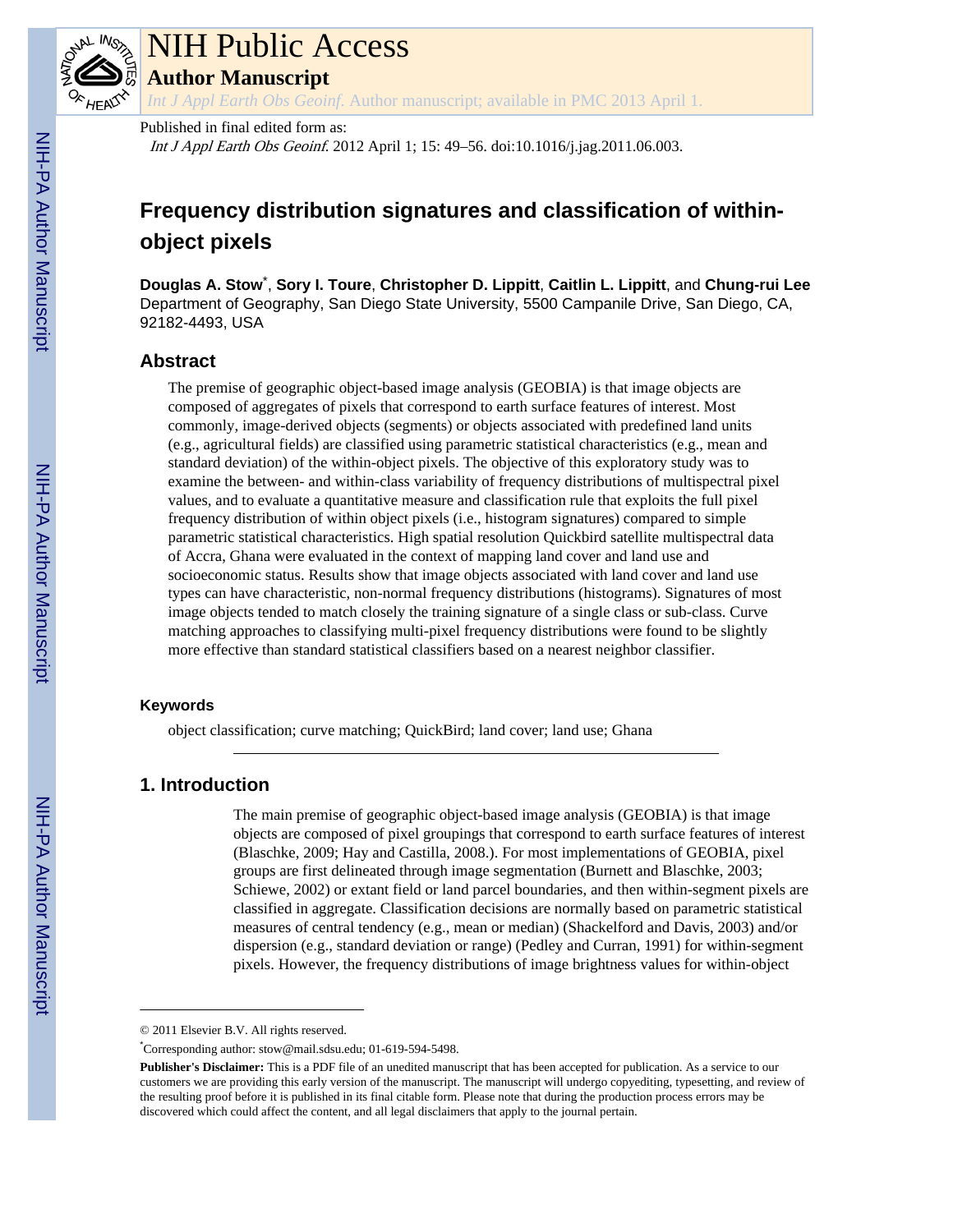Stow et al. Page 2

pixels may be complex and not normally distributed, such that the mean and standard deviation measures may not be effective or appropriate measures of central tendency or dispersion.

The emphasis of this study is on the second phase of GEOBIA, the classification of multipixel groups associated with an image object. The use of histogram curve matching techniques to quantify the similarity between image objects is explored and compared to traditional parametric descriptors. GEOBIA classification assumes that some form of object delineation has already been performed. Delineation typically occurs through image segmentation, for which a variety of approaches to forming image objects have been developed (Dey et al., 2010; Haralick and Shapiro, 1985; Neubert et al., 2008). Field-based image classification approaches utilize extent land boundary files such as agricultural field or urban land ownership parcels, as the basis of object delineation. Per-field classification approaches have been utilized for over three decades (Landgrebe, 1980; Mason et al., 1988), however classification decisions are typically based on statistical characteristics of the within-field pixels (Dean and Smith, 2003) or a per-pixel classification of the input multispectral image data (Shandley et al., 1996; Woodcock and Harward, 1992). Berberoglu et al. (2000) tested pixel- and per-field approaches to image classification and found that the latter was more successful, by exploiting the variability in spatial frequencies of land cover types. Even for segments/objects with normal distributions, using only mean and/or standard deviation may not fully capture signatures of within-segment pixels (Lloyd et al., 2004). Also, the shapes of image brightness histograms of within-object pixels for certain types of land cover and land use classes may be characteristic or diagnostic (i.e., characteristic shape signatures).

While we find no published work pertaining to the use of histogram curve matching approaches to classifying image segments in the GEOBIA literature, similar approaches are evident in computer vision and image understanding literature. Histogram matching is commonly used for relative radiometric normalization of multi-temporal images (Coulter et al., 2009) and for template matching for shape recognition in computer vision research (Cheng and Chen, 2003; Zhang et al., 2006).

Curve matching techniques used for hyperspectral classification may be useful for classification of within-segment pixel frequency distributions. Curve matching techniques are used to measure spectral similarity between a known spectrum from a spectral library with unknown image pixel/object spectra (Kruse et al., 1993; van der Meer, 2006) and may be applicable to quantifying the similarity between histogram curves representing withinobject pixels.

The objectives of this study were to: (1) examine within- and between-class variability of frequency distributions of multispectral DN values of within-segment pixels to determine if within-class histogram curves are similar and between-class curves are separable, and (2) evaluate a quantitative measure and classification approach that exploits characteristic frequency distributions (i.e., histogram signatures) of within-segment pixels. The application context for this evaluation is the classification and mapping of general land cover/land use (LCLU) types and socio-economic status (SES) of residential areas within Accra, Ghana, based on satellite multispectral image data having high spatial resolution. The goals of this exploratory study are to assess whether LCLU types appear to have characteristic frequency distribution signatures and subsequently, whether curve matching based on such frequency distribution signatures hold promise for the classification phase of OBIA. We take a perfield approach to this evaluation, by starting with the delineated polygon boundaries that represent LCLU objects and then examine the frequency distributions of pixels belonging to those objects.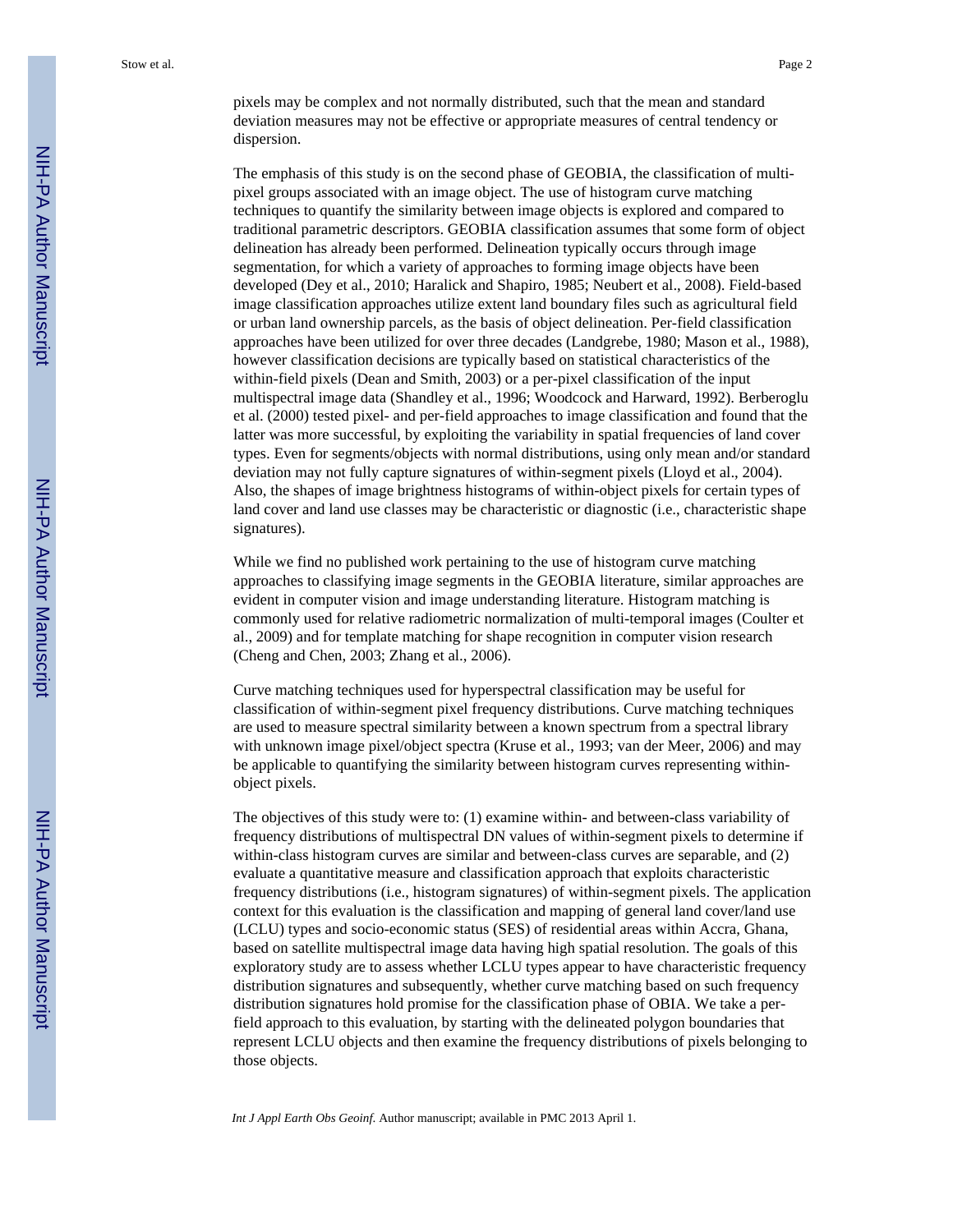#### **2. Study Area and Data**

The study area is a portion of the Accra, Ghana metropolitan area, which is delineated in Figure 1. Accra is the capital city of around two million people and has grown rapidly in the last decade (Ghana Statistical Services, 2002). Our on-going studies of demographic and health survey data attempt to integrate fine spatial resolution satellite data to assess spatial variations in poverty and health within Accra, Ghana (Weeks et al., 2006; Weeks et al., 2007). For studies of urban health, it is important to know where a city's inhabitants reside, and LCLU may be important for determining sources or vectors of disease. No comprehensive or reliable source of LCLU data exists for Accra. A majority of Accra's inhabitants are poor and live in low SES neighborhoods, and there is a need to further identify SES for LCLU polygons mapped as residential land use. The abundance of vegetation cover and size of building structures indicate differences in SES of residential areas (Lippitt et al., in press; Stow et al., 2007; Stow et al., 2010).

A general, five-category LCLU classification scheme is utilized in this study and is driven by the applications context described previously. This classification scheme includes the following LCLU classes: (1) Low Socio-economic (LSE) Residential, (2) High Socioeconomic (HSE) Residential, (3) Urban Non-residential, (4) Urban Agriculture, and (5) Forest/Natural Vegetation, as described in Table 1. Urban Non-residential is a highly generalized class consisting of several built land use types and our application needs are such that these individual LCLU types need not be identified and mapped as separate categories. While this simplifies the classification scheme and mapping, these various LCLU subclasses can have unique brightness histogram signatures that should be represented separately in the training and curve matching phases of the GEOBIA classification process. Also, categories such as High Socioeconomic Residential and Urban Agriculture exhibit multiple characteristic manifestations of sub-object land cover composition, and require subdivision into multiple subclasses for training and classification purposes.

A QuickBird satellite image mosaic that is based on multispectral data captured on several dates in January 2010 and covering the Accra Metropolitan Area was purchased. The multispectral data set includes four broad wavebands in the Blue, Green, Red, and Near Infrared (NIR) portion of the electromagnetic spectrum. The multispectral data were utilized for the evaluation of histogram signatures and curve matching. A pan-sharpened version of the same QuickBird image mosaic was used for the manual selection of training and test data. The QuickBird imagery had been georeferenced to the Universal Transverse Mercator map projection by a third-party geoprocessing company at the Standard processing level (CE90 = 23 m;  $RMSE = 14$  m).

#### **3. Methods**

The general research approach consisted of sampling pixel groupings or areas of interest (AOIs) representing LCLU types of interest in Accra from a QuickBird multispectral image, evaluating histogram signatures, and testing a simple curve matching routine. Histograms were generated and compared within and between LCLU types. A measure of curve similarity was implemented to quantitatively compare curves from various LCLU polygons. Accuracy of the LCLU classification based on this histogram curve matching approach was compared to results from a nearest neighbor (i.e., minimum distance to means) classifier. Details of the research methods follow.

#### **3.1 Pre-processing**

Several pre-processing procedures were conducted on the QuickBird imagery, in addition the geo-processing. A subset image was extracted to avoid clouds and cloud shadows. A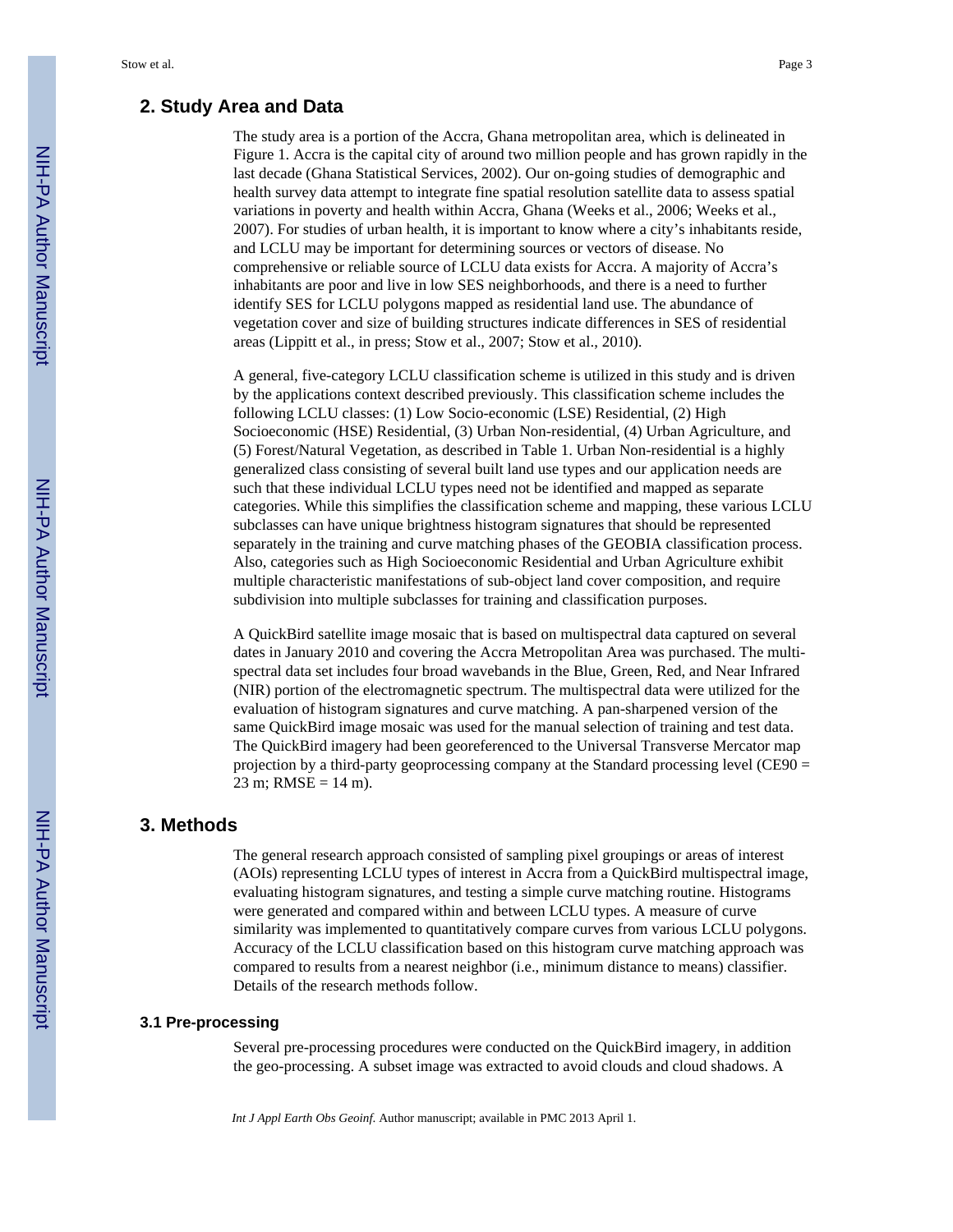normalized difference vegetation index (NDVI) was derived from uncalibrated digital number (DN) values based on the formula:  $NDVI = (NIR - Red)/(NIR + Red)$ , as a means for enhancing the contrast between vegetation and non-vegetation surfaces. Through experimentation, we also generated a spectral index that enhances road pavement and other impervious surfaces from soil and vegetation according to the formula: NDRBI = (Red  $-$ Blue)/(Red + Blue) and coined it the normalized red-blue index (NDRBI). The two normalized difference spectral indices were used rather than spectral wavebands for most of the study, because of their ability to normalize most of the spatial variability in raw spectral radiance data, such as from atmospheric and view angle effects, and to reduce four highly correlated wavebands into a two-channel data set. Our preliminary analyses of LCLU histogram curves derived from spectral waveband and spectral index data revealed that the spectral index curves were more consistent and characteristic for LCLU types.

#### **3.2 Training and Test Object Histograms**

We delineated polygons (i.e., AOIs) representing the five LCLU classes through visual interpretation of the pansharpened QuickBird image and manual digitizing. Since no extant LCLU data sets are available for Accra, delineation of LCLU polygons was guided primarily through visual interpretation, with some knowledge of Accra's landscape and LCLU characteristics gleaned through field reconnaissance. We delineated AOIs manually to include most of an entire LCLU polygon object, erring on the side of excluding pixels from adjacent LCLU polygons (Shandley et al., 1996). Between eight and 15 AOIs were delineated for each LCLU class, ranging from 0.3 to 36 hectares in size. Two or three AOIs were used for training (i.e., a supervised classification context) and the remainder for testing (i.e., accuracy assessment). This yielded between six and 13 test AOIs (polygons) per class, with the predominant urban classes (HSE, LSE and Urban Non-residential) being represented by at least 12 AOIs (as shown in Table 2). While such a sample size is certainly not exhaustive, it represents a reasonable size given: (1) the percentage of study area and number of pixels represented by the sample sets for each class (as illustrated in Table 2), (2) the cumbersome nature of extracting sample sets and testing the curve matching approach (described below) in the absence of custom software tools, (3) the uncertainty in selecting reliable AOIs for specific LCLU categories in the absence of existing maps, and (4) the exploratory nature of our evaluation of the histogram curve matching approach. Pixel samples from each AOI were extracted and ported to a spreadsheet for histogram generation and curve matching. Histograms bin values were normalized by dividing the frequency count for each bin by the total number of pixels in each LCLU AOI.

Our preliminary visual analyses of LCLU histograms revealed the existence of subclass groupings of characteristic signatures. In some cases these subclasses represented different compositions within LCLU polygon and other cases they represented more specific LCLU types within a broader LCLU class to which they were members. In particular for the latter case, specific LCLU subclasses of Urban Non-residential such as Institutional, Industrial, and Commercial types exhibited dissimilar histograms, and were treated as separate spectral-informational classes. This is similar to when selecting and refining training signatures for per-pixel, supervised classification. Training or reference histogram curves were generated by taking the average frequency values at each digital number (DN) bin, or for the Accra QuickBird example, normalized difference index (NDI) bins, for two or three representative curves for each LCLU class or subclass, as illustrated in Figure 2.

#### **3.3 Histogram Curve Matching**

A simple measure of similarity for quantitatively comparing and classifying normalized histogram curves of LCLU polygons was utilized. The Histogram Matching Root Sum Squared Differential Area (HMRSSDA) measures histogram similarity by computing the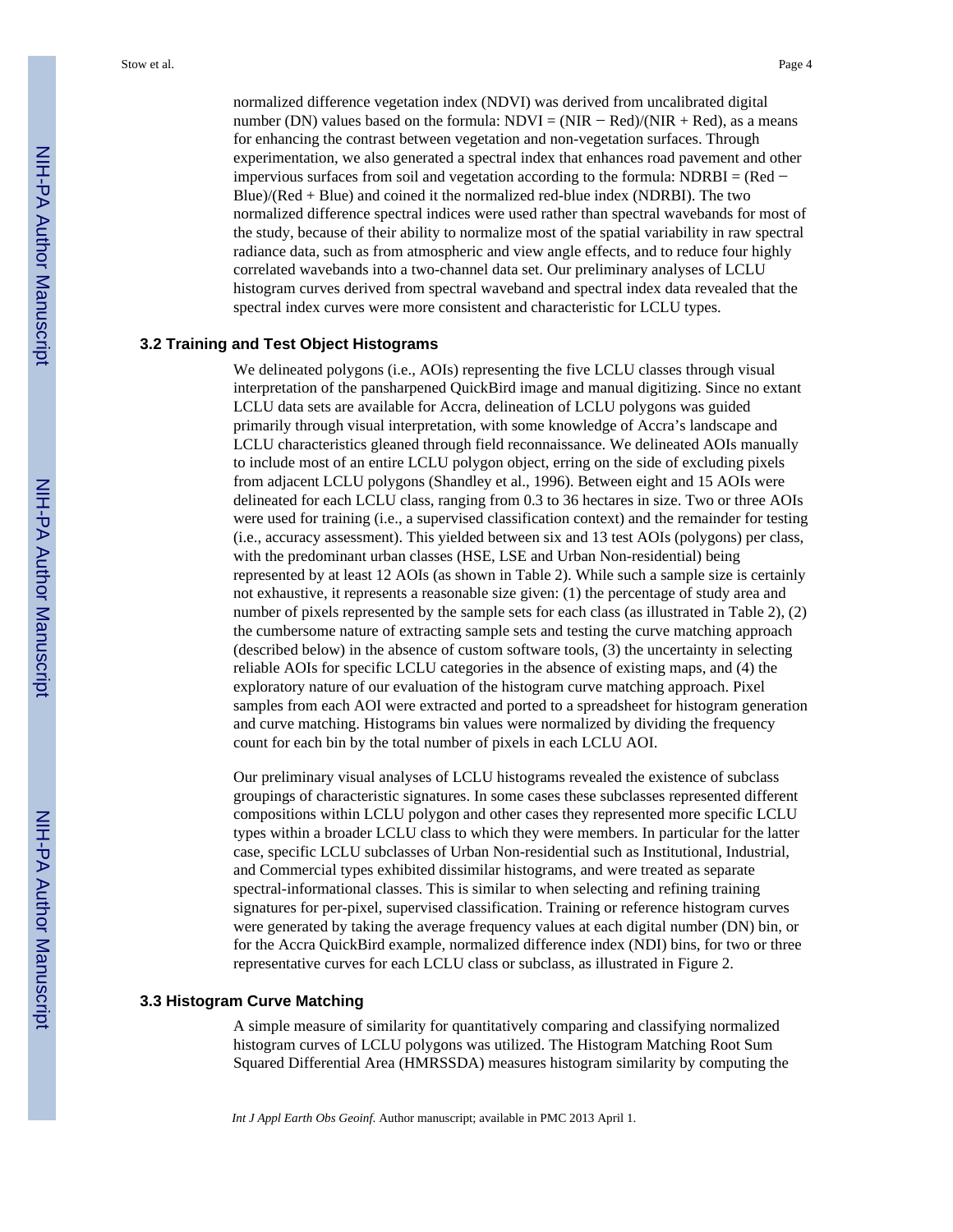Stow et al. Page 5

squared difference at each DN (or NDI bin), summing the squared differences, and taking the square root of this sum, according to the formula:

where:  $FS_i$  = frequency of the subject histogram at  $i = DN$ ,  $FR_i$  = frequency of reference histogram at  $DN = i$ , and  $DN =$  digital number.

The routine is similar to the spectral curve matching approach utilized by Hamada et al. (2007), which was used successfully to identify invasive plants based on classification of hyperspectral data. Given the exploratory nature of this study, we selected this curve matching measure based on its simplicity and the successful utilization by Hamada and others (2007). For this implementation of HMRSSDA, values are maximized (near 1) when comparing similar histogram curves and approach 0 when they are completely dissimilar. HMRSSDA may be used quantitatively compare curves, or to classify curves against template curves derived from training date. As illustrated in Figure 3, a subject curve is classified according to the LCLU type for which its template curve yields a maximum HMRSSDA value.

#### **4. Results**

#### **4.1 Histogram Analysis**

Figure 4 depicts the histogram curves for NDVI and NDRBI indices from training data for all five LCLU classes and associated subclasses. Since NDVI varies from low to high with greater amounts of green vegetation cover and NDRBI primarily varies from low to high with greater amounts of impervious material cover, the magnitudes of NDVI and NDRBI histograms for a given LCLU class tend to be on opposite ends of the index ranges. For example, Forest/Natural Vegetation exhibits a high NDVI and low NDRBI signature curve.

The shapes of histograms for each class tend to be consistent for both NDVI and NDRBI, with the exception of Urban Agriculture. Low Socioeconomic Residential (predominantly composed of impervious and soil materials), and Forest (predominantly composed of green vegetation) exhibit normal, highly peaked curves, while High Socioeconomic Residential and Urban Non-Residential subclasses have broad, highly dispersed, and skewed histograms with a dominant mode. Urban Agriculture exhibits a broad right skewed histogram in NDVI and a narrow, Gaussian-like curve with a low magnitude peak in NDRBI. This suggests that the curve matching classification approach relative to a nearest neighbor approach may be advantageous for accurately classifying High Socioeconomic Residential, Urban Non-Residential and Urban Agriculture classes that exhibit broader and more complex distributions.

From a standpoint of between class separability, all curves are characteristic and unique, with the exception of one of the High Socioeconomic Residential and one of the Urban Non-Residential subclasses that were similar for NDRBI. However, the NDVI curves for these same subclasses are unique. Curves of some subclasses from the same parent classes are not always unique, but that does not influence the between-class separability.

#### **4.2 Classification Results**

Tables 3 through 5 show accuracy statistics for exploratory classification results based on the histogram curve matching approach for NDVI, NDRBI, and combined NDVI and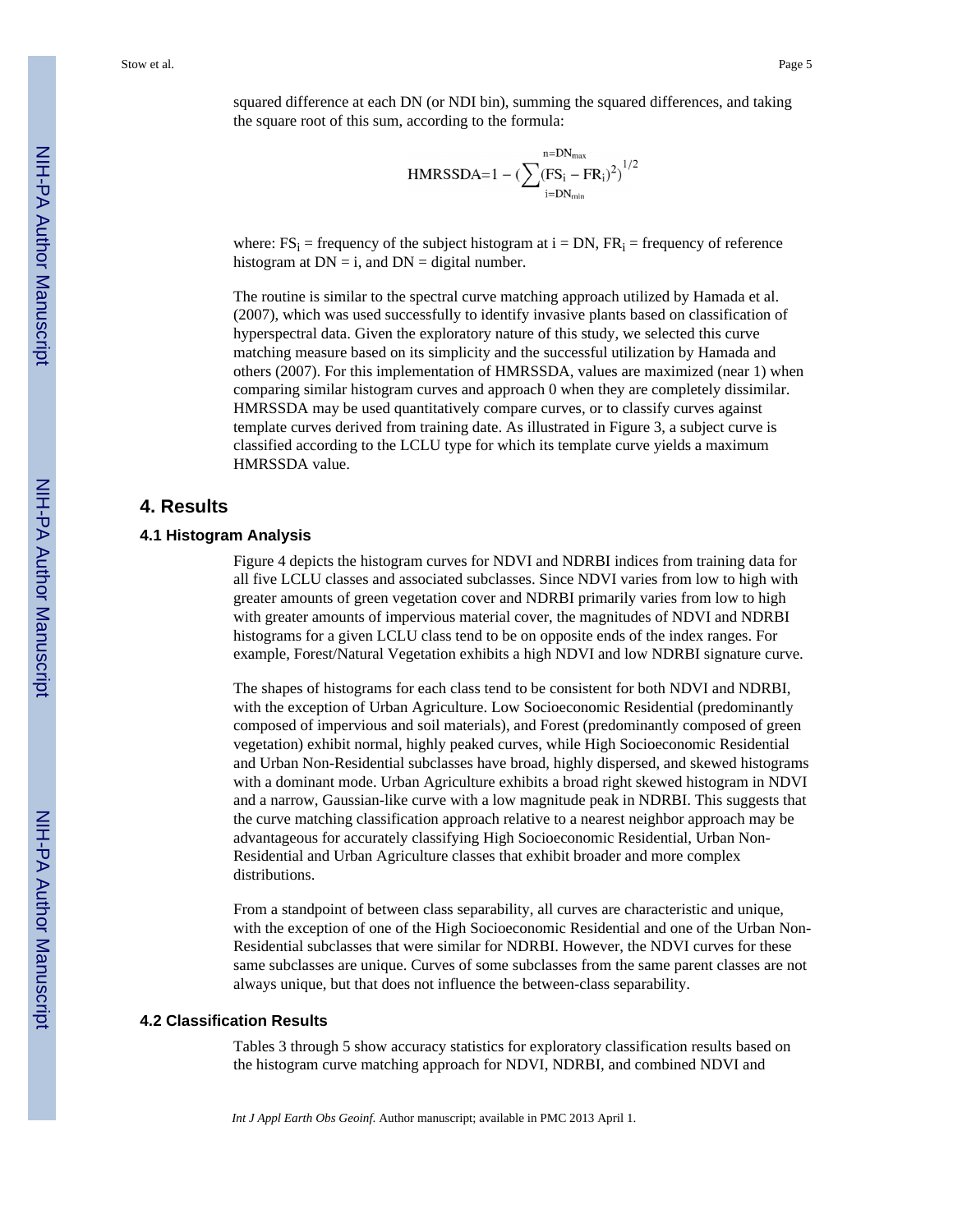NDRBI inputs. The overall agreement is 71.1%, 65.4%, and 73.1%, respectively. Commission errors were generally low for all classes except High Socioeconomic Residential for NDVI and combined NDVI/NDRBI, and Urban Non-residential for NDRBI. Low Socioeconomic Residential and Urban Non-residential had relatively high omission errors in NDVI, while omission errors were highest with NDRBI for High Socioeconomic Residential and Urban Agricultural. When incorporating both spectral indices, the greatest confusion occurred between Low Socioeconomic Residential and Urban Non-residential and between High Socioeconomic Residential and Urban Agriculture classes.

Tables 6 through 8 show classification accuracy statistics for a nearest neighbor classifier applied to within-object mean values for NDVI, NDRBI, and combined NDVI-NDRBI inputs. The overall agreement values are 65.4%, 59.6%, and 73.1%, respectively. Overall accuracy was lower for the nearest neighbor classifier when a single spectral index was incorporated and identical to the curve matching classifier when both indices were utilized. The greatest confusion occurred between High Socioeconomic Residential and Urban Nonresidential, the two classes with broadest and least normally distributed histograms.

#### **5. Discussion and Conclusion**

The rationale for testing a curve matching approach for within-object pixel classification is that histogram curves may be complex (i.e., non-normal) and characteristic (consistent signatures for particular classes). The results from the empirical evaluation of QuickBird data  $(GSD = 2.4 \text{ m})$  for LCLU classes in Accra suggest that histograms can have consistently characteristic shapes for particular classes, but do not consistently exhibit complex shapes. Histograms of image brightness values represent the frequency of occurrence of spectral reflectance within an image-derived object, as a function of the material composition within the scene unit associated with an image object. When material composition is diverse and heterogeneous, then histogram distributions can be complex. This is particularly true if a few dominant within-object materials have variable reflectance properties. Spatial arrangements and size variations of sub-object materials are not captured by these histograms. An avenue for future research should be the development of frequency distributions of spatial context measures associated with subobjects and their spatial arrangements within LCLU polygons.

Figures 5 and 6 portray histogram curves from digital airborne multispectral data ( $GSD = 1$ ) m) for AOIs associated with LCLU and vegetation community types, respectively. The imaged scenes are semi-arid suburban and rural shrubland landscapes (respectively) near San Diego, California, USA. The mean curves shown in Figure 5 for six LCLU types were extracted from the NIR waveband of an ADS-40 digital image and exhibit a high degree of shape complexity and most have multiple modes. Conversely, the mean curves of six vegetation community types extracted from the Red waveband of an ADAR 5500 multispectral image of an undeveloped rural shrubland landscape exhibit narrow, normally distributed curves with minimal complexity. These "pilot study" curves, in conjunction with those from the Accra QuickBird imagery suggest that curve complexity and therefore, the potential of curve matching classifiers depend on landscape structure, classification objective, and the spatial resolution of the input image data.

The curve matching approach to classifying multi-pixel objects corresponding to LCLU units is promising. While the HMRSSDA classifier yielded slightly higher to identical accuracy relative to a nearest neighbor classifier, more extensive sample sets and tests for varying image spatial resolutions, landscape types and LCLU schemes should be incorporated in future studies to fully determine its effectiveness. The curve matching approach seems to be most effective when the mean, standard deviation and other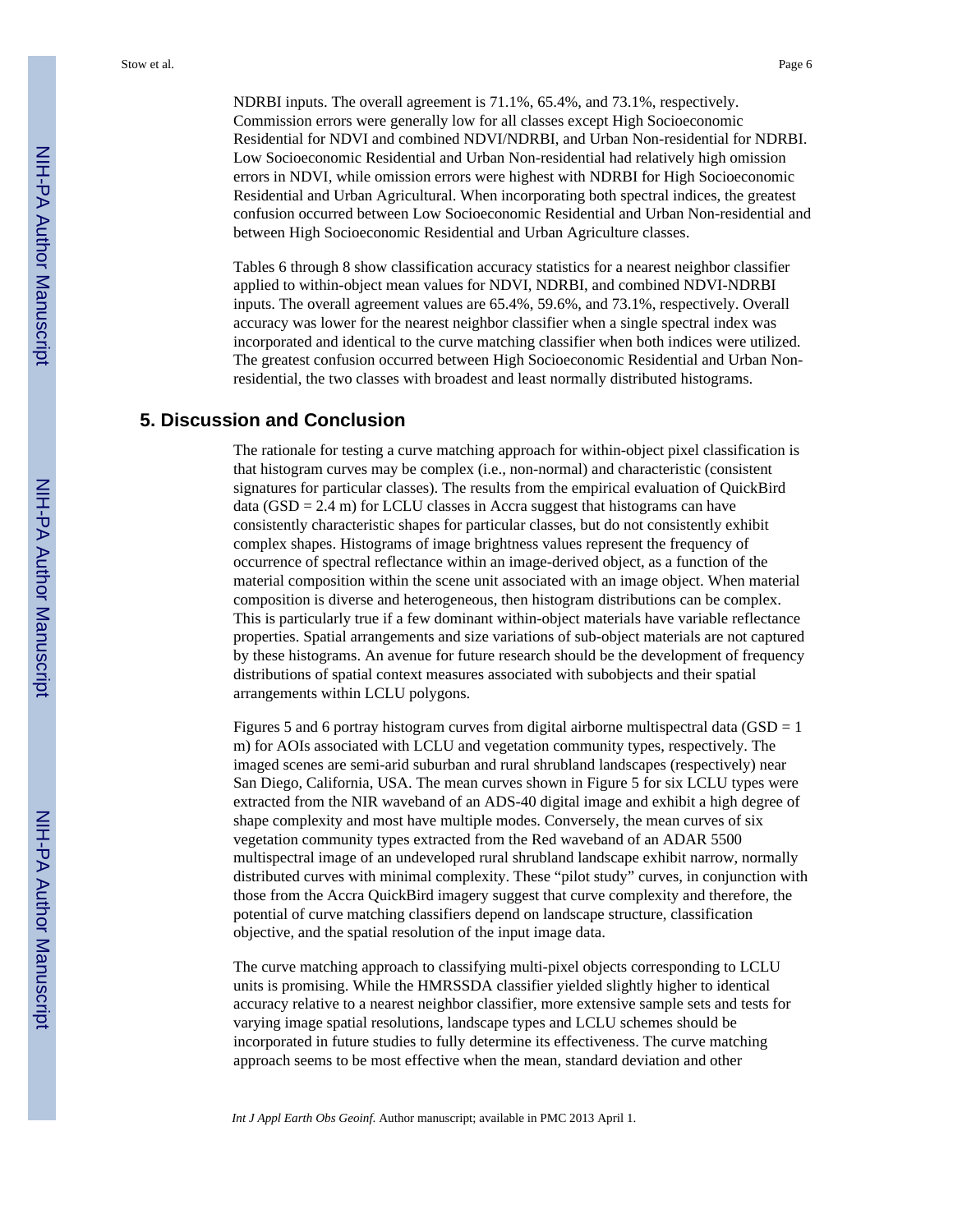parametric statistical moments do not sufficiently describe a complex, non-normal frequency distribution.

The classification measure that was tested, HMRSSDA, is based on a very simplistic measure of curve similarity. More robust measures of curve similarity such as hyperdimensional angle mapper and spectral information divergence, utilized for hyperspectral curve matching (van der Meer, 2006), should be evaluated for histogram curve matching purposes. In addition to providing a classification metric, HMRSSDA and other curve similarity measures may be useful as quantitative measures for assessing whether or not within-object pixel groups from a given LCLU class have characteristic signatures. Such measures may also be used as separability metrics when selecting and grouping training histograms for a given class, such as when developing subclass signatures. More generalized LCLU classes may be composed of several spectral-informational subclasses that have unique histogram shapes, whereas the mean curve for the entire sample of AOIs for the general class may not be characteristic or unique.

As stated early in this paper, the premise of the curve matching classification approach is that image objects have first been delineated, either through image segmentation (most commonly), or by incorporating extant digital representations of field or parcel boundaries. For the curve matching classification to be successful, image segments must be sufficiently large to capture the characteristic variability of image brightness values associated with a given class. If delineated too small, the distributions may be more representative of homogeneous subobjects having histogram signatures that are different from the characteristic curve of an entire LCLU unit.

Humans conducting manual interpretation for LCLU mapping tend to integrate the object delineation and classification tasks when mapping LCLU polygons. In other words, they are generally cognizant of the LCLU class membership when delineating (e.g., heads-up digitizing) the boundary of a polygon. This suggests that histogram curve template matching may be useful not only for classifying pixel groups belonging to an image object, but also in image segmentation when delineating image objects that correspond to LCLU boundaries.

The next steps for follow-on research will be to: (1) implement the curve matching approach into image processing software to enable more efficient and robust generation of training curves and calculation of histogram matching scores, (2) generate a more exhaustive data set (i.e., larger sample size) and evaluate the curve matching approach for one or more study areas for which LCLU data are readily available, (3) examine the relationship between image spatial resolution and within-object frequency signatures, and (4) test other measures of curve similarity (i.e., other than HMRSSDA).

#### **Acknowledgments**

Partial funding for this study was provided by the National Institute of Child Health and Human Development – Grant no. R01 HD054906-01 (John Weeks, principal investigator). Lloyd (Pete) Coulter provided image processing support.

#### **References**

- Berberoglu S, Lloyd CD, Atkinson PM, Curran PJ. The integration of spectral and textural information using neural networks for land cover mapping in the Mediterranean. Comp. & Geosci. 2000; 26:385–396.
- Blaschke T. Object based image analysis for remote sensing. ISPRS J. of Photogrammetry & Remote Sensing. 2009; 65:2–16.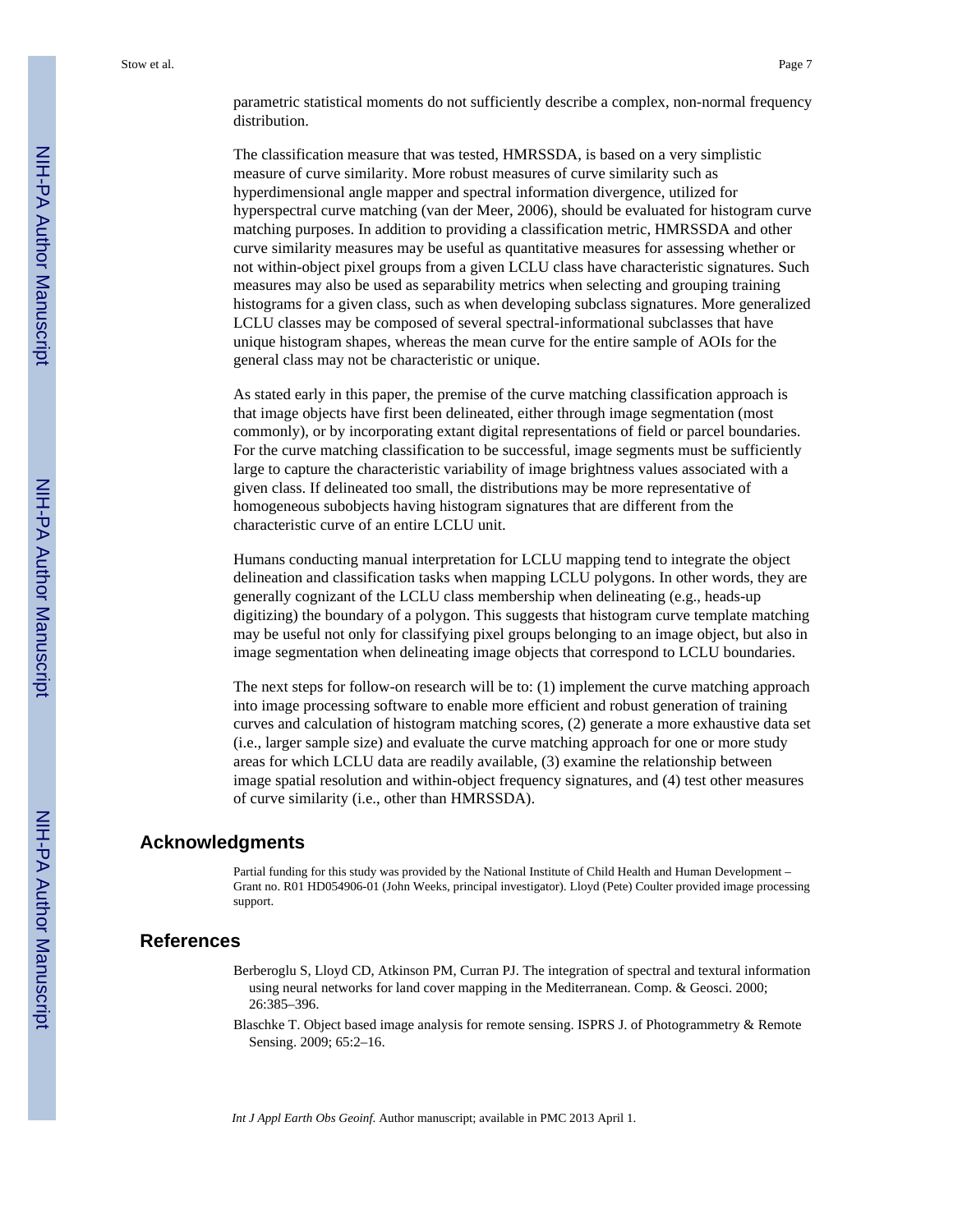- Burnett C, Blaschke T. A multi-scale segmentation/object relationship modeling methodology for landscape analysis. Ecological Modelling. 2003; 168(3):233–249.
- Coulter L, Stow D, Anguelova Z, Hamada Y. Monitoring Habitat Preserves in Southern California Using High Spatial Resolution Multispectral Imagery. Environ. Monitoring & Management. 2009; 152:343–356.
- Cheng Y-C, Chen S-Y. Image classification using color, texture and regions Image classification using color, texture and regions. Image & Vision Computing. 2003; 21:759–776.
- Dean AM, Smith GM. An evaluation of per-parcel land cover mapping using maximum likelihood class probabilities. Intl. J. of Remote Sensing. 2003; 24:2905–2920.
- Dey, V.; Zhang, Y.; Zhong, M. A review on image segmentation techniques with remote sensing perspective. In: Wagner, W.; Székely, B., editors. ISPRS TC VII Symposium – 100 Years ISPRS; IAPRS; July 5–7, 2010; Vienna, Austria. 2010. p. 31-42.
- Ghana Statistical Services. Accra, Ghana: Ghana Statistical Services; 2002. 2000 Population and Housing Census: Summary Report of Final Results; p. 62
- Hamada Y, Stow D, Coulter L, Jafolla J, Hendricks L. Mapping tamarisk species (Tamarix spp.) in riparian habitats of southern California using high spatial resolution hyperspectral imagery. Remote Sensing of Environment. 2007; 109:237–248.
- Haralick RM, Shapiro L. Image segmentation techniques. Computer Vision Graphics & Image Processing. 1985; 29:100–132.
- Hay, GJ.; Castilla, G. Geographic Object-Based Image Analysis (GEOBIA): Paradigm shift or new methods?. In: Blaschke, T.; Lang, S.; Hay, GJ., editors. Object-Based Image Analysis – spatial concepts for knowledge-driven remote sensing applications. Springer-Verlag; 2008. p. 91-110.
- Kruse FA, Lefkoff AB, Boardman JW, Heidebrecht KB, Shapiro AT, Barloon PJ, Goetz AFH. The spectral image processing system (SIPS)—interactive visualization and analysis of imaging spectrometer data. Remote Sensing of Environ. 1993; 44:145–163.
- Landgrebe DA. The development of a spectral-spatial classifier for earth observational data. Pattern Recognition. 1980; 12:165–175.
- Lippitt C, Coulter L, Lamantia-Bishop J, Freeman J, Pang W, Stow D. The effect of input data transformations on object-based image analysis. Intl. J. of Remote Sensing. in press.
- Lloyd CD, Berberoglu S, Curran PJ, Atkinson PM. A comparison of texture measures for the per-field classification of Mediterranean land cover. Intl. J. of Remote Sensing. 2004; 25:3943–3965.
- Mason DC, Corr DG, Cross A, Hogg DC, Lawrence DH, Petrou M, Tailor AM. The use of digital map data in the segmentation and classification of remotely-sensed images. Intl. J. of Geog. Info. Sys. 1988; 2:195–215.
- Neubert, M.; Herold, H.; Meinel, G. Assessing image segmentation quality: Concepts, methods and application. In: Blaschke, T.; Lang, S.; Hay, GJ., editors. Object Based Image Analysis. Heidelberg, Berlin, New York: Springer; 2008. p. 760-784.
- Pedley MI, Curran PJ. Per-field classification: an example using SPOT HRV imagery. Intl. J. of Remote Sensing. 1991; 12:2181–2192.
- Saykol E, Gudukbay U, Ulusoy O. A histogram-based approach for object-based query-by-shape-andcolor in image and video databases. Image and Vision Computing. 2005; 23:1170–1180.
- Schiewe, J. Segmentation of high-resolution remotely sensed data concepts, applications and problems; Joint ISPRS Commission IV Symposium: Geospatial Theory, Processing and Applications; 9–12 July 2002; 2002.
- Shackelford AK, Davis CH. A combined fuzzy pixel-based and object-based approach for classification of high-resolution multispectral data over urban areas. IEEE Trans. on Geoscience  $\&$ Remote Sensing. 2003; 41:2354–2364.
- Shandley J, Franklin J, White T. Testing the Woodcock-Harward image segmentation algorithm in an area of southern California chaparral and woodland vegetation. Intl. J. of Remote Sensing. 1996; 17:983–1004.
- Stow D, Lippitt C, Lopez A, Hinton S, Weeks J. Object-based classification of residential land use within Accra, Ghana based on QuickBird satellite data. Intl. J. of Remote Sensing. 2007; 28:5167– 5173.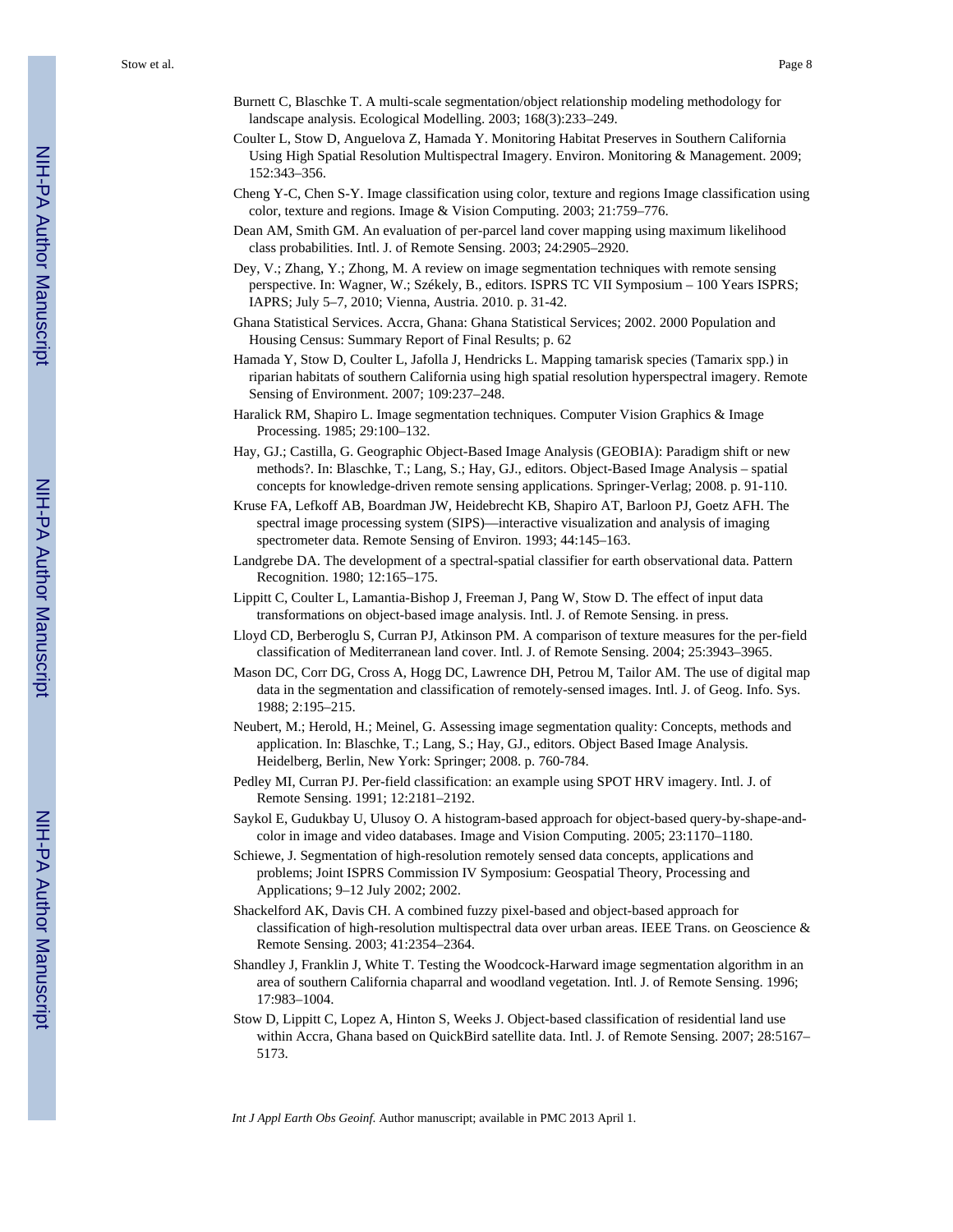Stow et al. Page 9

Stow D, Lippitt C, Weeks J. Geographic object-based delineation of neighborhoods of Accra, Ghana using QuickBird satellite imagery. Photogrammetric Eng. & Remote Sensing. 2010; 76:907–914.

Swain MJ, Ballard DH. Color indexing. International Journal of Computer Vision. 1991; 7:11–32.

- van der Meer F. The effectiveness of spectral similarity measures for the analysis of hyperspectral imagery. Intl. J. of Appl. Earth Observation & Geoinformation. 2006; 8:3–17.
- Weeks JR, Hill AG, Getis A, Stow D. Ethnic residential patterns as predictors of intra-urban child mortality inequality in Accra, Ghana. Urban Geography. 2006; 27:526–548. [PubMed: 19816546]

Weeks JR, Hill AG, Stow D, Getis A, Fugate D. Can we spot a neighborhood from the air? Defining neighborhood structure in Accra, Ghana. GeoJournal. 2007; 69:9–22. [PubMed: 19478993]

- Woodcock CE, Harward J. Nested-hierarchical scene models and image segmentation. Intl. J. of Remote Sensing. 1992; 13:3167–3187.
- Zhang H, Gao W, Chen X, Zhao D. Object detection using spatial histogram features. Image & Vision Computing. 2006; 24:327–341.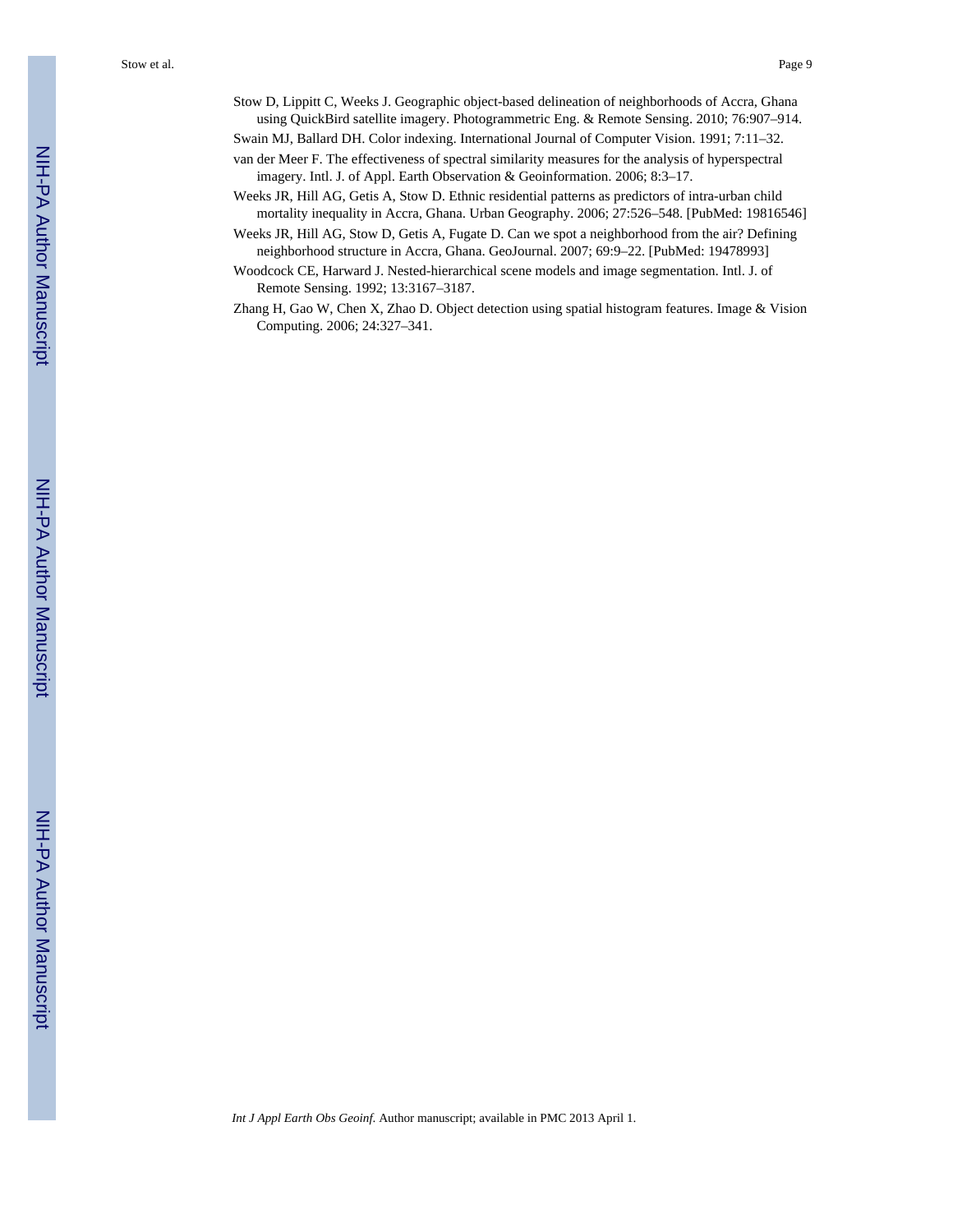

#### **Figure 1.**

Study area map of Accra, Ghana with QuickBird satellite image mosaic (Red waveband).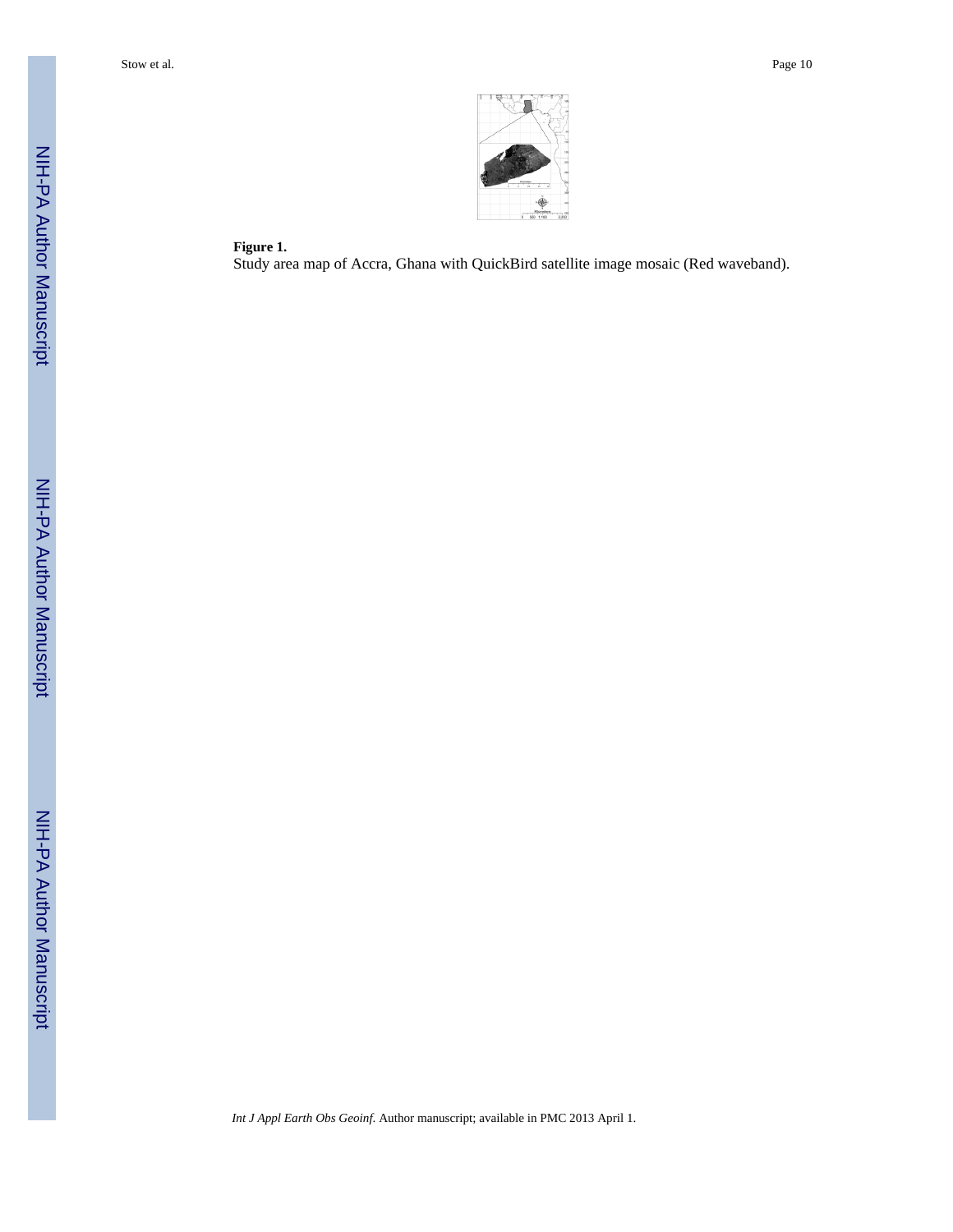Stow et al. Page 11



#### **Figure 2.**

Example of training AOIs and mean histogram curves for two subclasses of the Urban Nonresidential class derived from the QuickBird normalized difference red-blue index (NDRBI) image.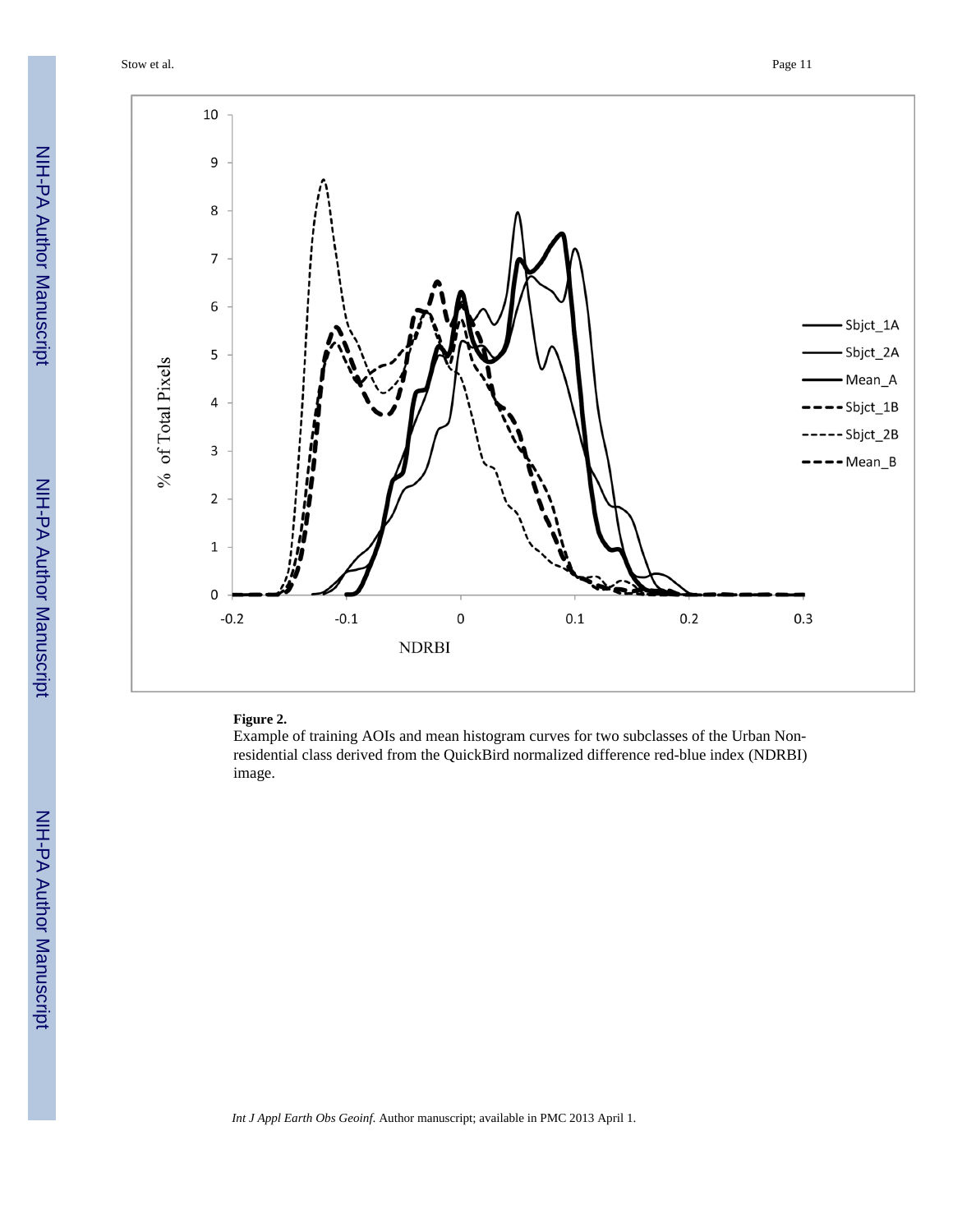

#### **Figure 3.**

Schematic of the histogram curve matching approach illustrating a subject histogram for a High Socioeconomic Residential (HSE) object compared to training class histograms for HSE and Low Socioeconomic (LSE) classes. Shaded areas depict differences between the subject and mean curves.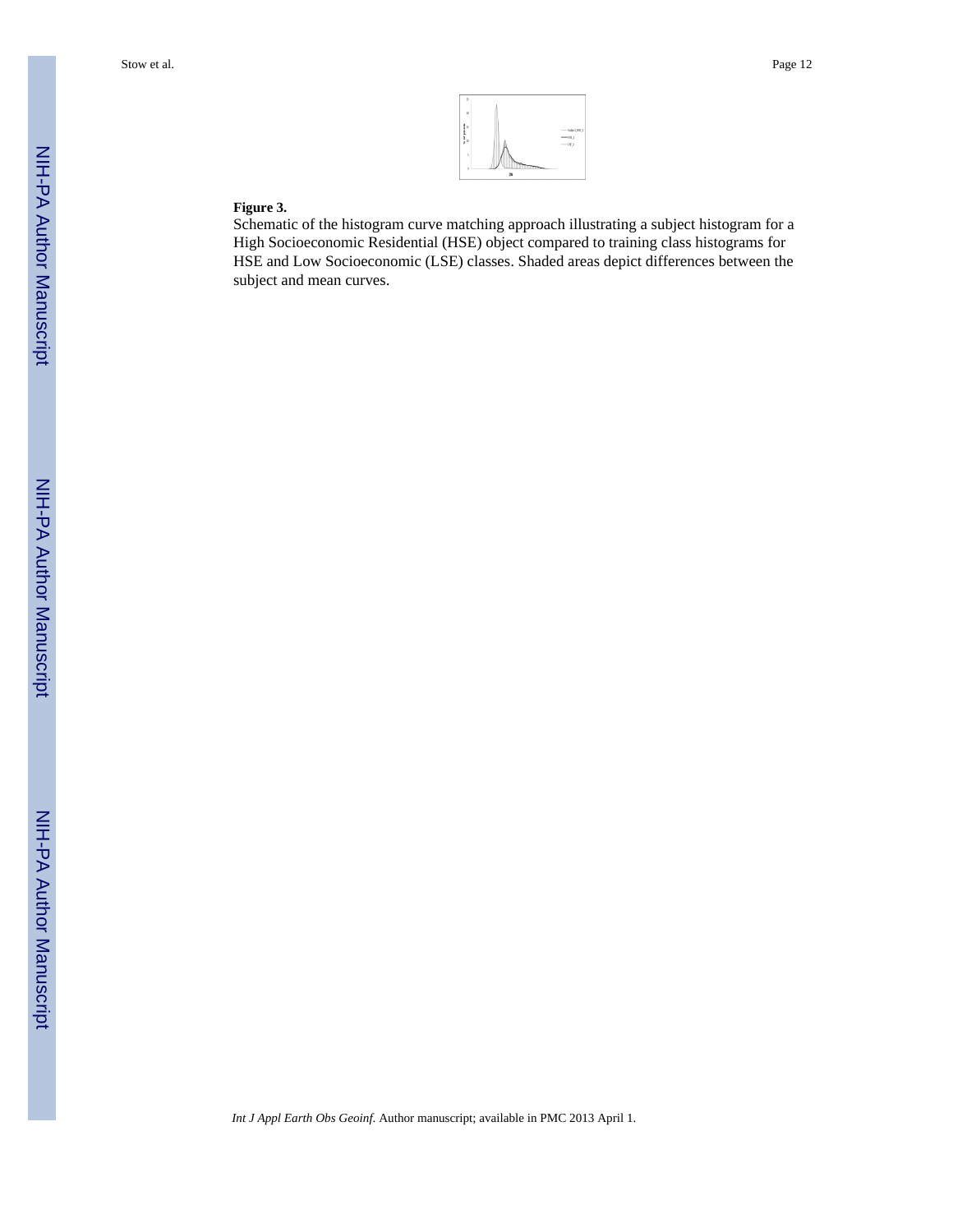

#### **Figure 4.**

Training (mean) histogram curves for all classes and subclasses. a. NDVI and b. NDRBI.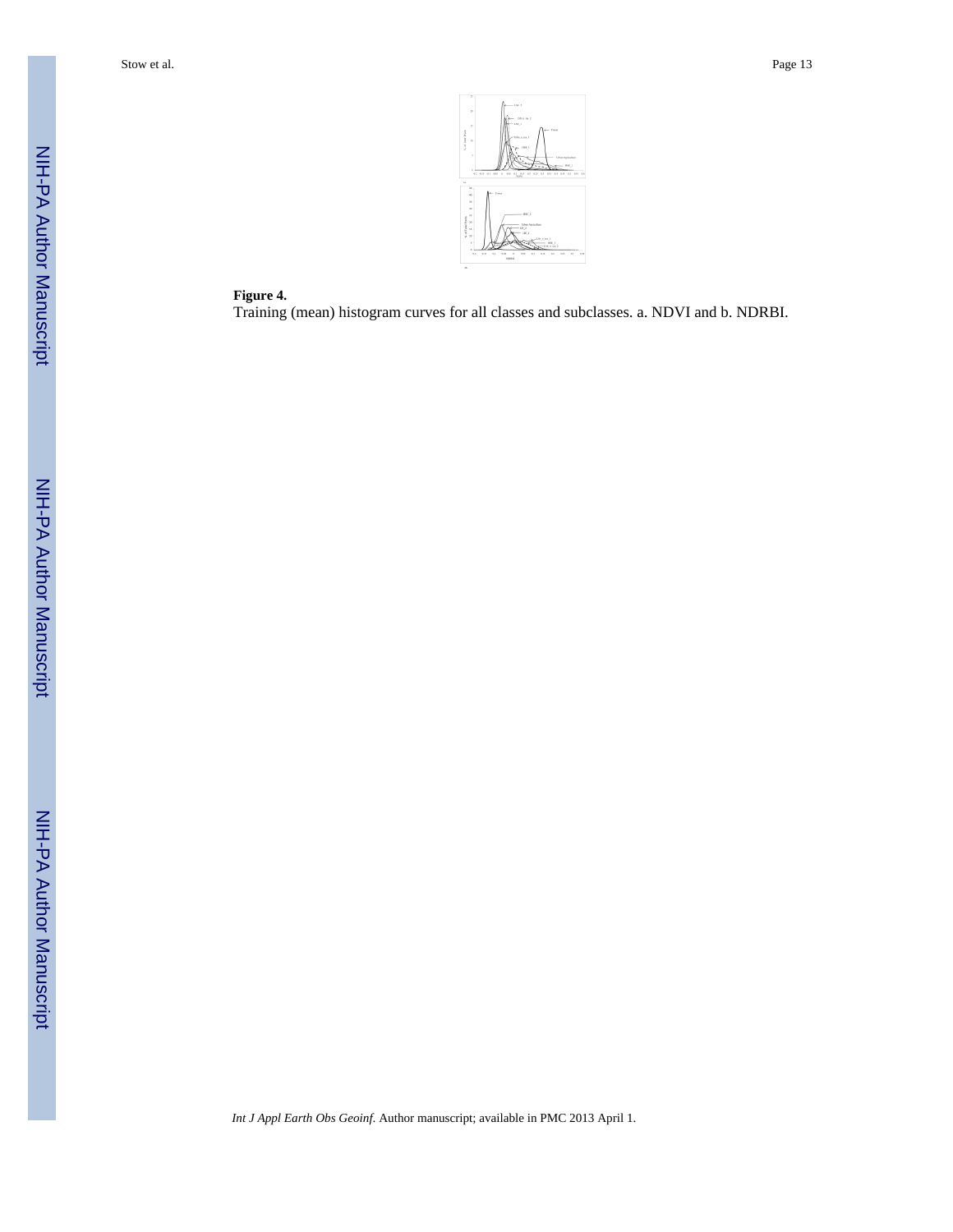Stow et al. Page 14



#### **Figure 5.**

Histogram curves for land cover and land use AOIs derived from NIR waveband of ADS-40 (GSD = 1 m) image of a portion of San Diego, California, USA.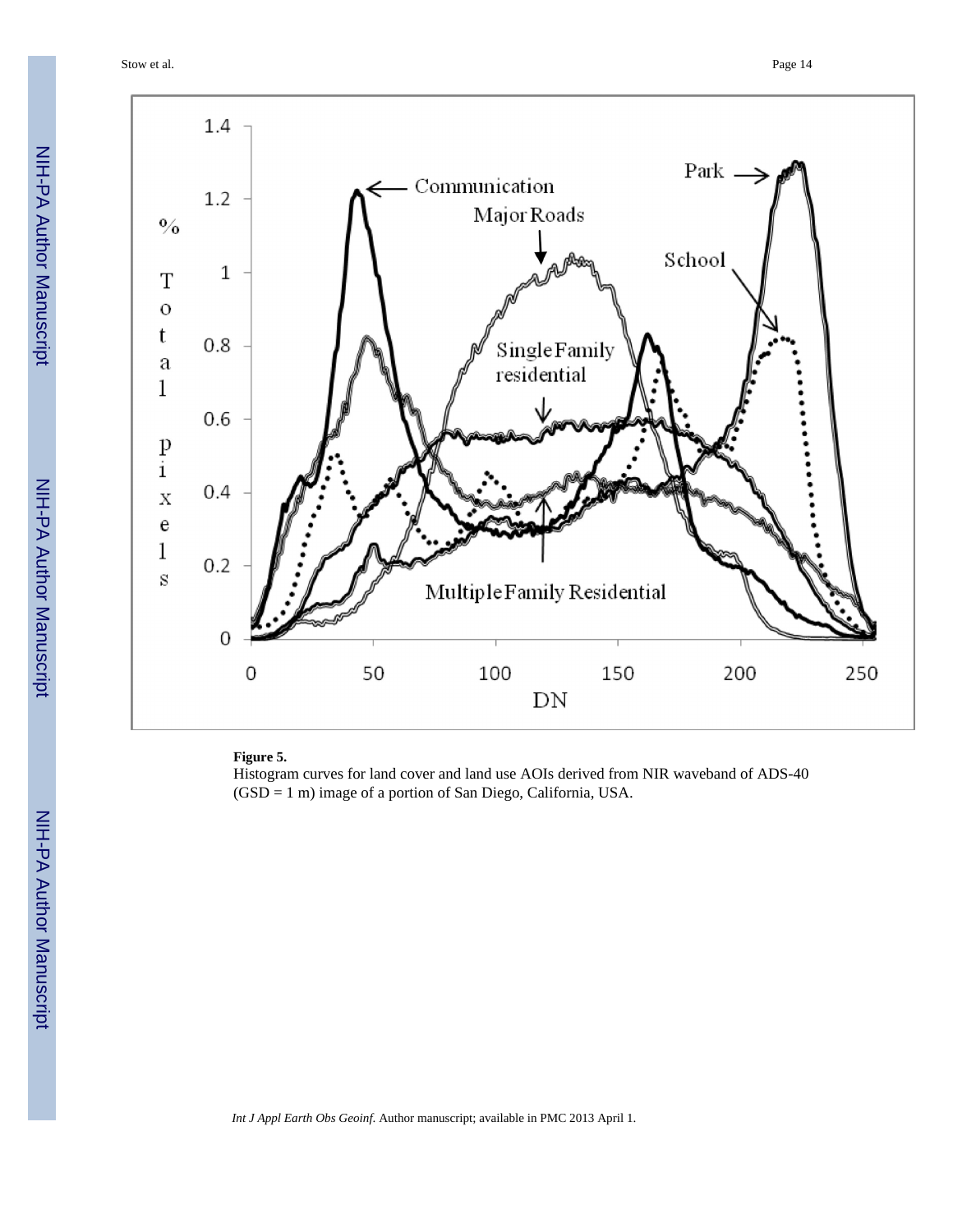

#### **Figure 6.**

Histogram curves for vegetation community AOIs derived from Red waveband of ADAR 5500 (GSD = 1 m) image near San Diego, California, USA.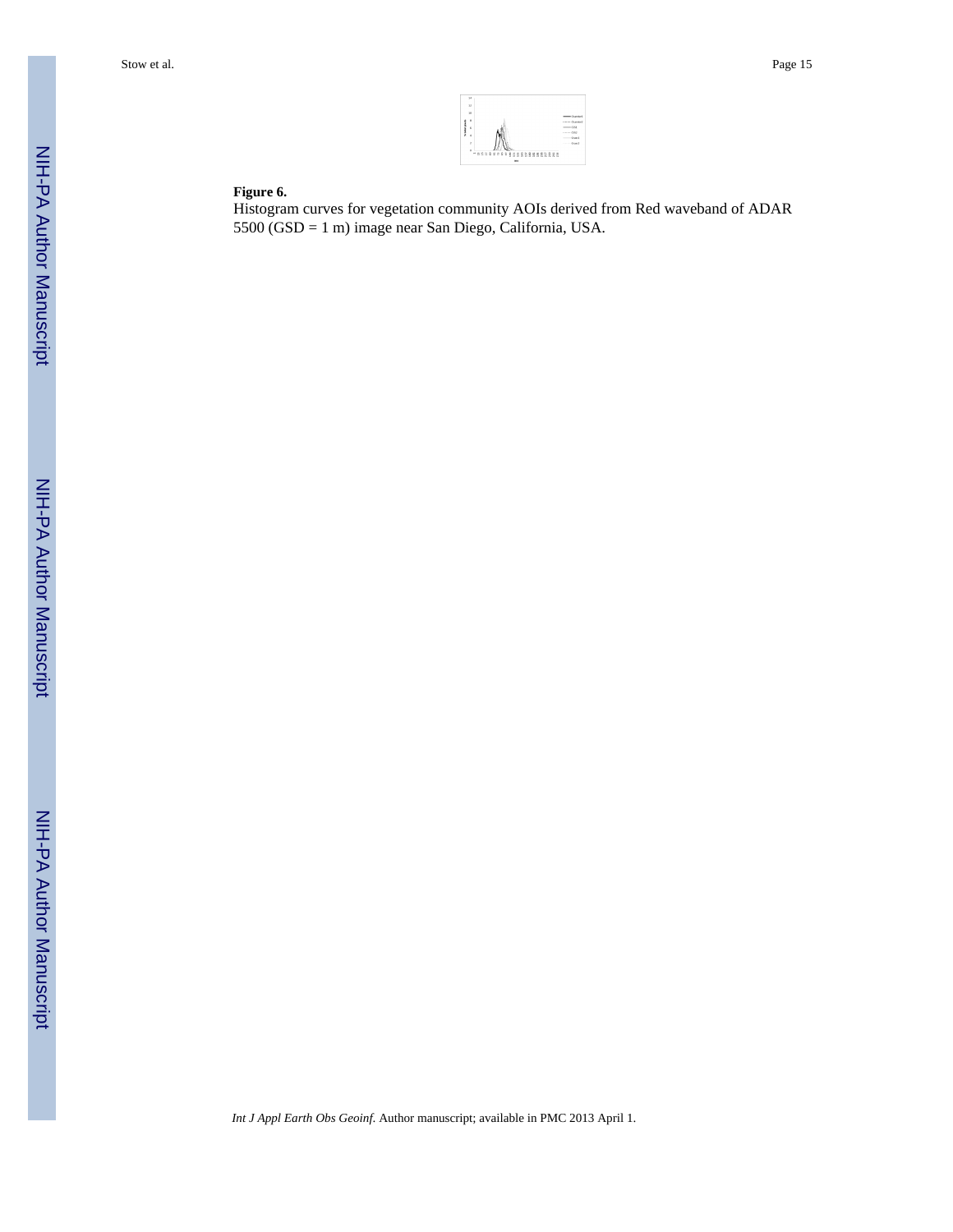Land cover and land use classes with descriptions.

| <b>Land Cover/Land Use Classes</b>    | <b>Class Descriptions</b>                                                                                                                       |
|---------------------------------------|-------------------------------------------------------------------------------------------------------------------------------------------------|
| Forest (and other natural vegetation) | Lush vegetation mostly forest on the outskirts of city, and wetland vegetation along river and tidal<br>slough areas                            |
| High Socio-Economic Residential (HSE) | Moderate to large size structures, lush landscape vegetation, mostly paved streets, more organized<br>neighborhood structure                    |
| Low Socio-Economic Residential (LSE)  | Small informal dwellings to large building compounds, minimal landscape vegetation, mostly<br>unpaved streets, often chaotic settlement pattern |
| Urban Non-residential                 | Commercial, industrial and institutional land uses; large buildings with parking lots, some<br>landscape vegetation                             |
| Urban Agriculture                     | Vegetated and fallow plots with fairly rectangular shapes                                                                                       |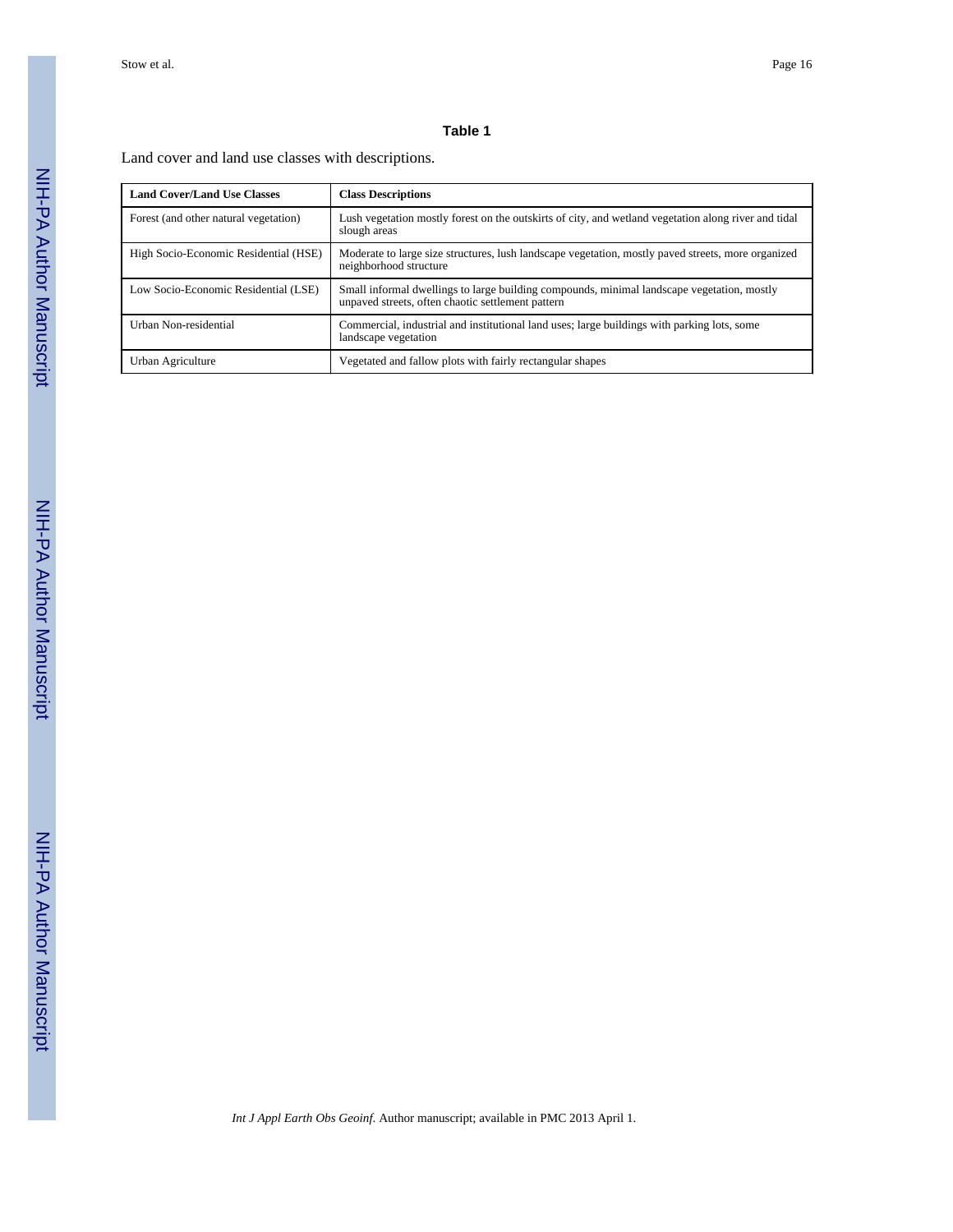Training and test areas of interest (AOIs) for evaluation of histogram curve matching classification by land cover and land use classes. Training and test areas of interest (AOIs) for evaluation of histogram curve matching classification by land cover and land use classes.

| Land Cover/<br>Land Use Classes       | No.<br>Frain<br>AOIS | No.<br>Pixels<br>Prain<br>AOIs | Area<br>Covered<br>Prain<br>AOIs | %<br>Study<br>Arain<br>AOLS | <b>SEE</b>     | <b>Se ja</b><br>Pieti<br>AQI | Area<br>Covered<br>Pest<br>AOIs | s<br>Stream<br>And<br>AOLS |
|---------------------------------------|----------------------|--------------------------------|----------------------------------|-----------------------------|----------------|------------------------------|---------------------------------|----------------------------|
| Forest/Other Natural Vegetation       |                      | 40686                          | 23.4 ha                          | 0.09%                       |                | 62525                        | 36.0 ha                         | 0.14%                      |
| High Socio-Economic Residential (HSE) |                      | 98188                          | 56.6 ha                          | $-0.23%$                    | 12             | 201815                       | 116.3 ha                        | 0.46%                      |
| Low Socio-Economic Residential (LSE)  |                      | 178210                         | $102.7$ ha $ 0.41\%$             |                             | $\frac{12}{2}$ | 325972                       | 187.8 ha                        | 0.75%                      |
| Urban Non-residential                 |                      | 145719                         | 83.9 ha                          | 0.34%                       | $\frac{13}{2}$ | 231016                       | 133.0 ha                        | 0.53%                      |
| Urban Agriculture                     |                      | 9383                           | 5.4 ha                           | 0.02%                       |                | 35596                        | 20.5 ha                         | 0.08%                      |

Study area  $= 25054.91$  ha Study area  $= 25054.91$  ha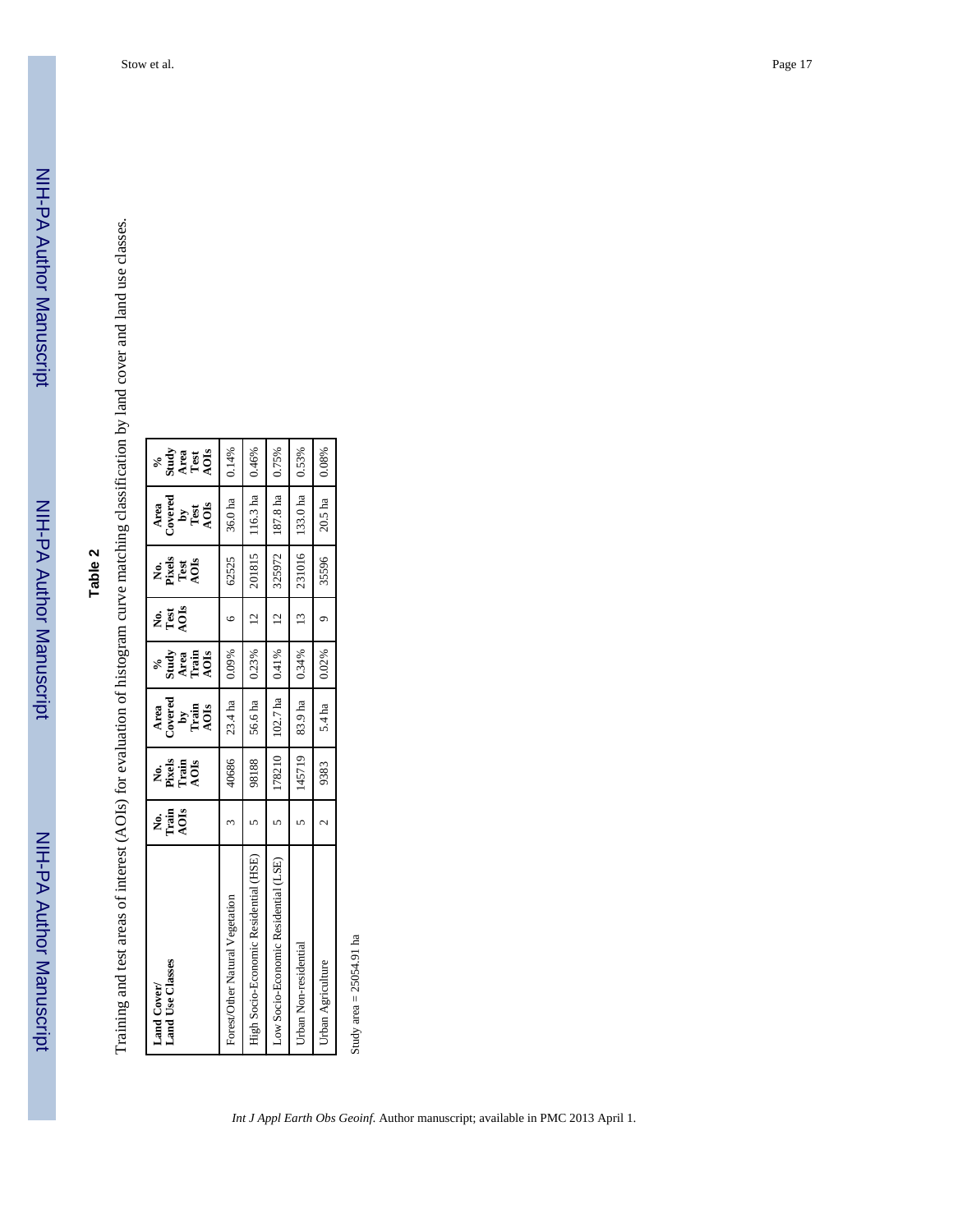| $\overline{a}$                                 |
|------------------------------------------------|
|                                                |
|                                                |
|                                                |
|                                                |
| i                                              |
| こくしょく りゅうじょく                                   |
|                                                |
|                                                |
| í                                              |
|                                                |
|                                                |
|                                                |
|                                                |
|                                                |
| ĺ                                              |
| しんてんしょう<br>$\mathbf{I}$                        |
|                                                |
|                                                |
|                                                |
|                                                |
|                                                |
|                                                |
|                                                |
|                                                |
|                                                |
|                                                |
|                                                |
| ֧֧֧֧ׅ֧֧֧֧֧֧֧֛֚֚֚֚֚֚֚֚֚֚֚֚֚֚֚֚֚֚֚֚֚֚֚֚֝֓֜֝֜֜֜֜֜ |
|                                                |
|                                                |
|                                                |
|                                                |
| こうきょく うちょうしん くちょうくく くくしょくしゅう                   |
|                                                |
|                                                |
|                                                |
|                                                |
|                                                |
| י<br>י                                         |
|                                                |
|                                                |

|                | Total                                 | $\circ$ | $\frac{8}{18}$ |                          | $\equiv$              | ∞                 | 52             |
|----------------|---------------------------------------|---------|----------------|--------------------------|-----------------------|-------------------|----------------|
|                | Urban<br>Agriculture                  |         |                |                          |                       |                   |                |
|                | Residential<br>HSE   LSE   Urban Non- |         |                |                          |                       |                   | S              |
|                |                                       |         |                |                          |                       |                   | $\overline{2}$ |
|                |                                       |         | $\overline{c}$ |                          |                       |                   | $\overline{5}$ |
| Reference Data | Forest                                |         |                |                          |                       |                   |                |
|                |                                       | Forest  | HSE            | LSE                      | Urban Non-Residential | Urban Agriculture | Total          |
|                |                                       |         |                | Histogram Classification |                       |                   |                |

Overall Accuracy:  $37 \div 52 = 71.2\%$ Overall Accuracy:  $37 \div 52 = 71.2\%$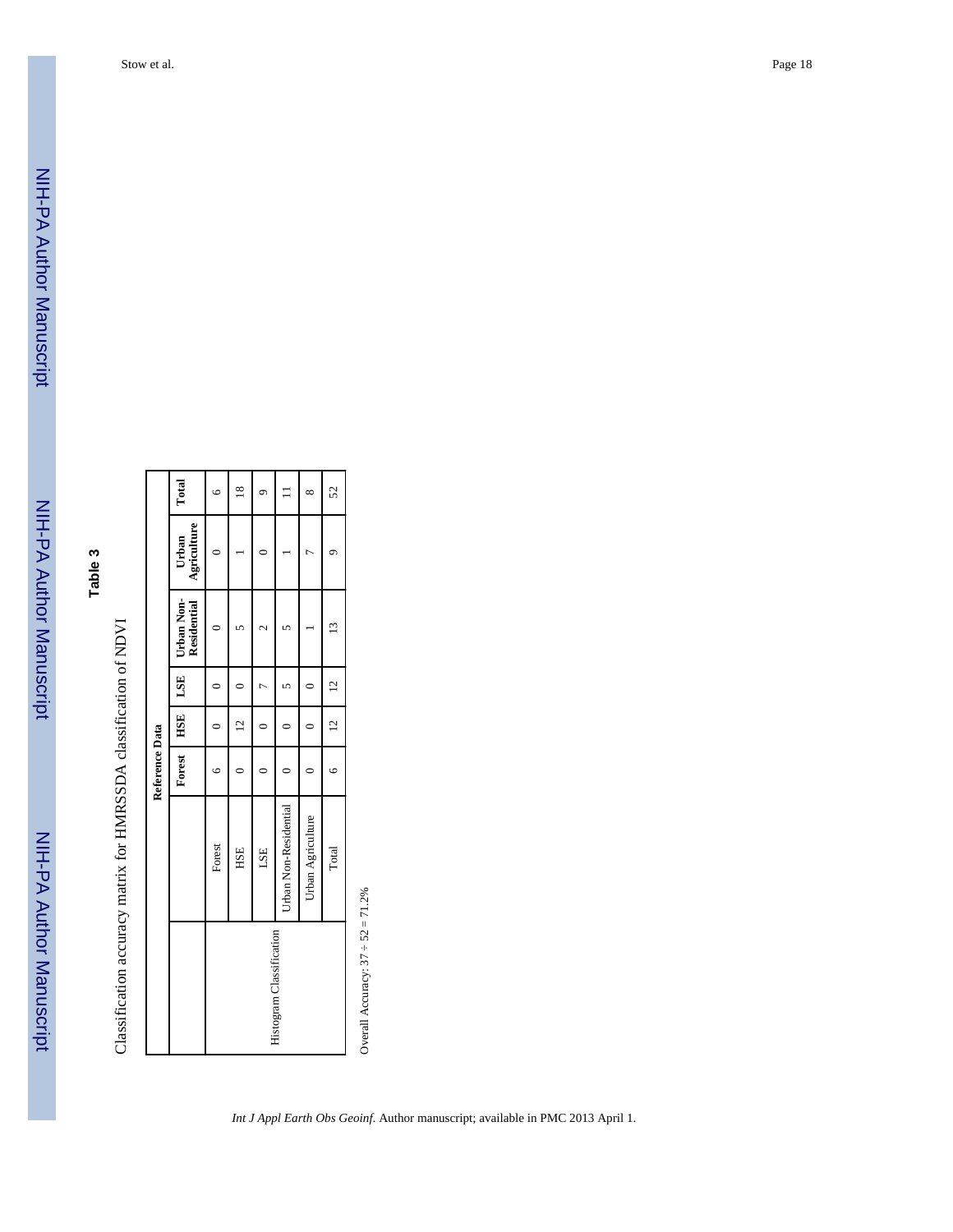| <br> <br> <br>l |
|-----------------|
|                 |
|                 |
|                 |
| .<br>د          |
| くてきくてきてつ        |
|                 |
|                 |
|                 |
|                 |
|                 |
| l               |
|                 |
| イスて ( 「 「 」     |
|                 |
|                 |
|                 |
|                 |
|                 |
|                 |
|                 |
|                 |
|                 |
| ì               |
| TT 2007 000 17  |
|                 |
|                 |
|                 |
|                 |
| いく くうこく くく      |
|                 |
| こうしょう ちょうこう     |
|                 |
|                 |
|                 |
| - 1<br>1<br>1   |
|                 |
| i<br>i          |

|                | Total                                 |        | $\overline{5}$                                           | $\overline{a}$           | $\frac{8}{2}$ |  | 52             |  |  |
|----------------|---------------------------------------|--------|----------------------------------------------------------|--------------------------|---------------|--|----------------|--|--|
|                | Agriculture<br>Urban                  |        |                                                          |                          |               |  |                |  |  |
|                | HSE   LSE   Urban Non-<br>Residential |        |                                                          |                          |               |  | Ľ              |  |  |
|                |                                       |        |                                                          |                          |               |  | $\overline{c}$ |  |  |
|                |                                       |        | ٥                                                        |                          | c             |  | $\frac{12}{2}$ |  |  |
| Reference Data | Forest                                |        |                                                          |                          |               |  |                |  |  |
|                |                                       | Forest | Urban Non-Residential<br>Urban Agriculture<br>HSE<br>LSE |                          |               |  |                |  |  |
|                |                                       |        |                                                          | Histogram Classification |               |  |                |  |  |

Overall Accuracy:  $34 \div 52 = 65.4\%$ Overall Accuracy:  $34 \div 52 = 65.4\%$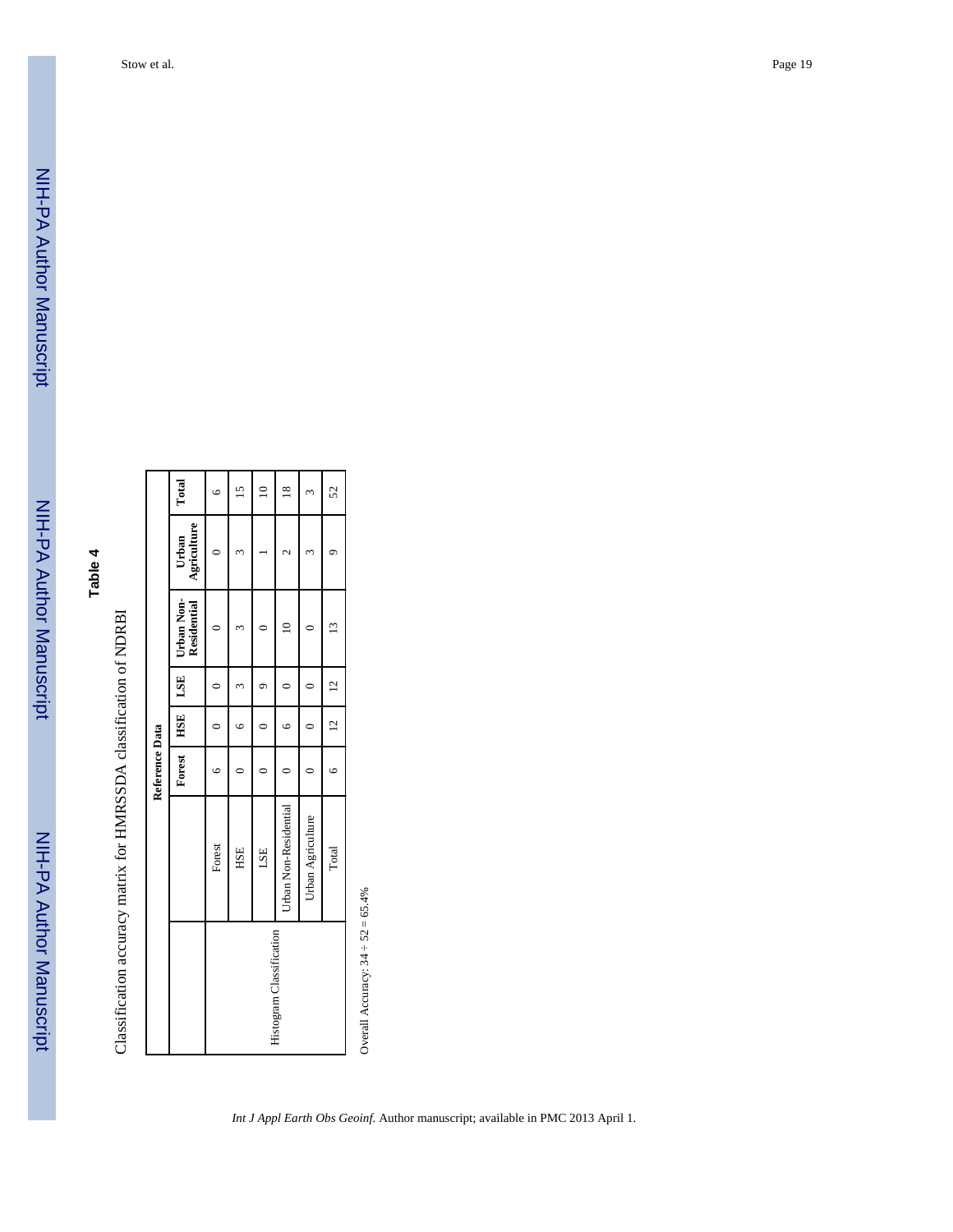Classification accuracy matrix for HMRSSDA classification of NDVI & NDRBI Classification accuracy matrix for HMRSSDA classification of NDVI & NDRBI

|                | Total                           | o      | 22                                                       | ∞                        | $\overline{c}$ |  | 52             |  |  |
|----------------|---------------------------------|--------|----------------------------------------------------------|--------------------------|----------------|--|----------------|--|--|
|                | Agriculture<br>Urban            |        |                                                          |                          |                |  |                |  |  |
|                | LSE   Urban Non-<br>Residential |        |                                                          |                          | ∝              |  | Ľ              |  |  |
|                |                                 |        |                                                          |                          |                |  | $\overline{c}$ |  |  |
|                |                                 |        | $\overline{c}$                                           |                          |                |  | 12             |  |  |
| Reference Data | Forest   HSE                    |        |                                                          |                          |                |  |                |  |  |
|                |                                 | Forest | Urban Non-Residential<br>Urban Agriculture<br>HSE<br>LSE |                          |                |  |                |  |  |
|                |                                 |        |                                                          | Histogram Classification |                |  |                |  |  |

Overall Accuracy:  $38 \div 54 = 73.1\%$ Overall Accuracy: 38 ÷ 54 = 73.1%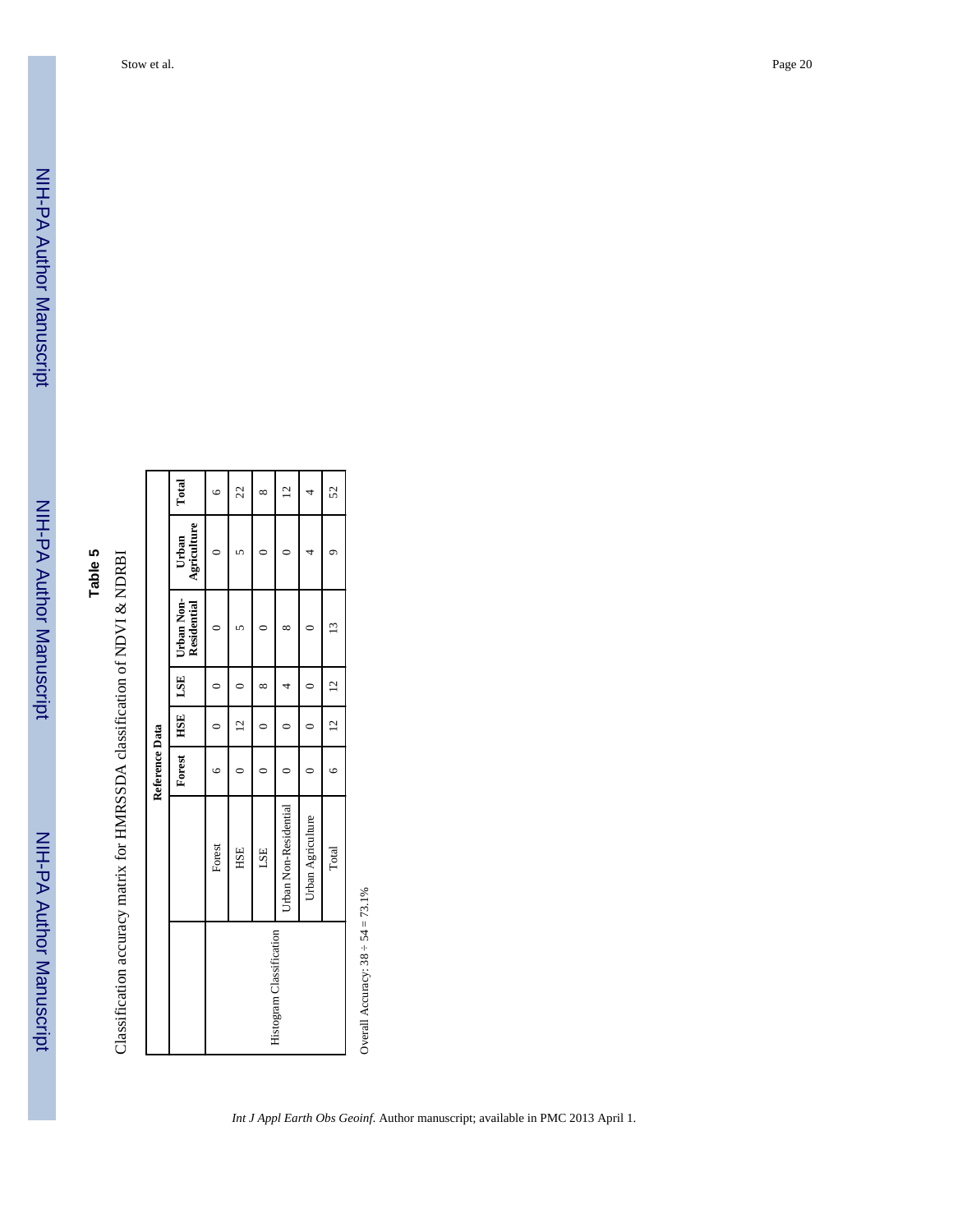Classification accuracy matrix for nearest neighbor classification of NDVI Classification accuracy matrix for nearest neighbor classification of NDVI

|                | Total                                            |        | $\overline{c}$    |                                 |  |  | 52             |
|----------------|--------------------------------------------------|--------|-------------------|---------------------------------|--|--|----------------|
|                | Agriculture<br>Urban                             |        |                   |                                 |  |  |                |
|                | Forest   HSE   LSE   Urban Non-<br>  Residential |        |                   |                                 |  |  | $\frac{3}{2}$  |
|                |                                                  |        |                   |                                 |  |  | $\overline{c}$ |
|                |                                                  |        | $\overline{c}$    |                                 |  |  | 12             |
| Reference Data |                                                  |        |                   |                                 |  |  |                |
|                |                                                  | Forest | Urban Agriculture | Total                           |  |  |                |
|                |                                                  |        |                   | Nearest Neighbor Classification |  |  |                |

Overall Accuracy:  $34 \div 52 = 65.4\%$ Overall Accuracy:  $34 \div 52 = 65.4\%$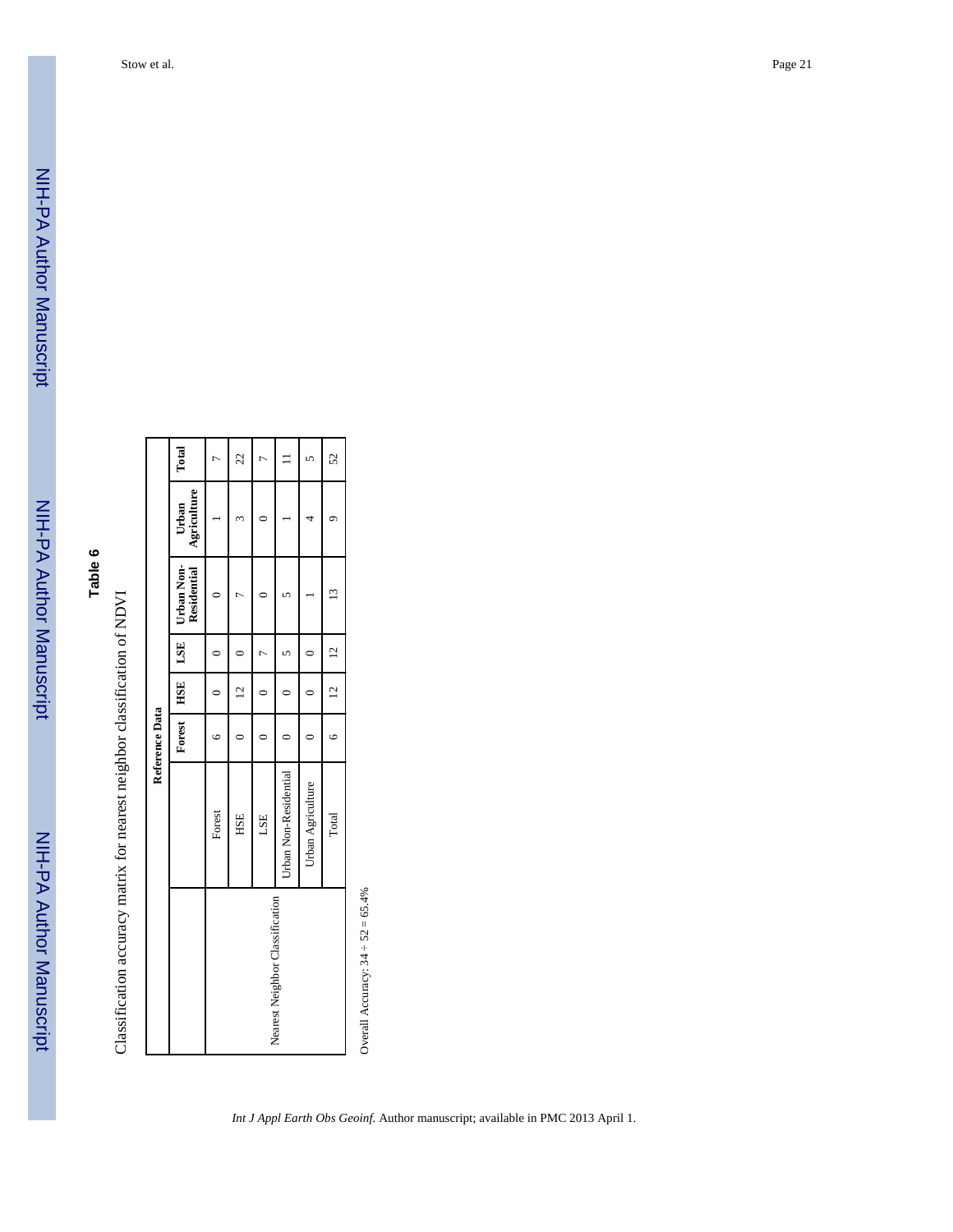Classification accuracy matrix for nearest neighbor classification of NDRBI Classification accuracy matrix for nearest neighbor classification of NDRBI

|                | Total                                              |        | $\overline{13}$                                                   | $\overline{a}$                  | $\leq$ |  | 52             |  |  |  |
|----------------|----------------------------------------------------|--------|-------------------------------------------------------------------|---------------------------------|--------|--|----------------|--|--|--|
|                | Agriculture<br>Urban                               |        |                                                                   |                                 |        |  |                |  |  |  |
|                | Forest   HSE   LSE   Urban Non-  <br>  Residential |        |                                                                   |                                 |        |  | m              |  |  |  |
|                |                                                    |        |                                                                   | c                               |        |  | $\overline{c}$ |  |  |  |
|                |                                                    |        |                                                                   |                                 |        |  | $\frac{12}{2}$ |  |  |  |
| Reference Data |                                                    |        |                                                                   |                                 |        |  |                |  |  |  |
|                |                                                    | Forest | Urban Non-Residential<br>Urban Agriculture<br>HSE<br>Total<br>LSE |                                 |        |  |                |  |  |  |
|                |                                                    |        |                                                                   | Nearest Neighbor Classification |        |  |                |  |  |  |

Overall Accuracy:  $31 \div 52 = 59.6\%$ Overall Accuracy:  $31 \div 52 = 59.6\%$